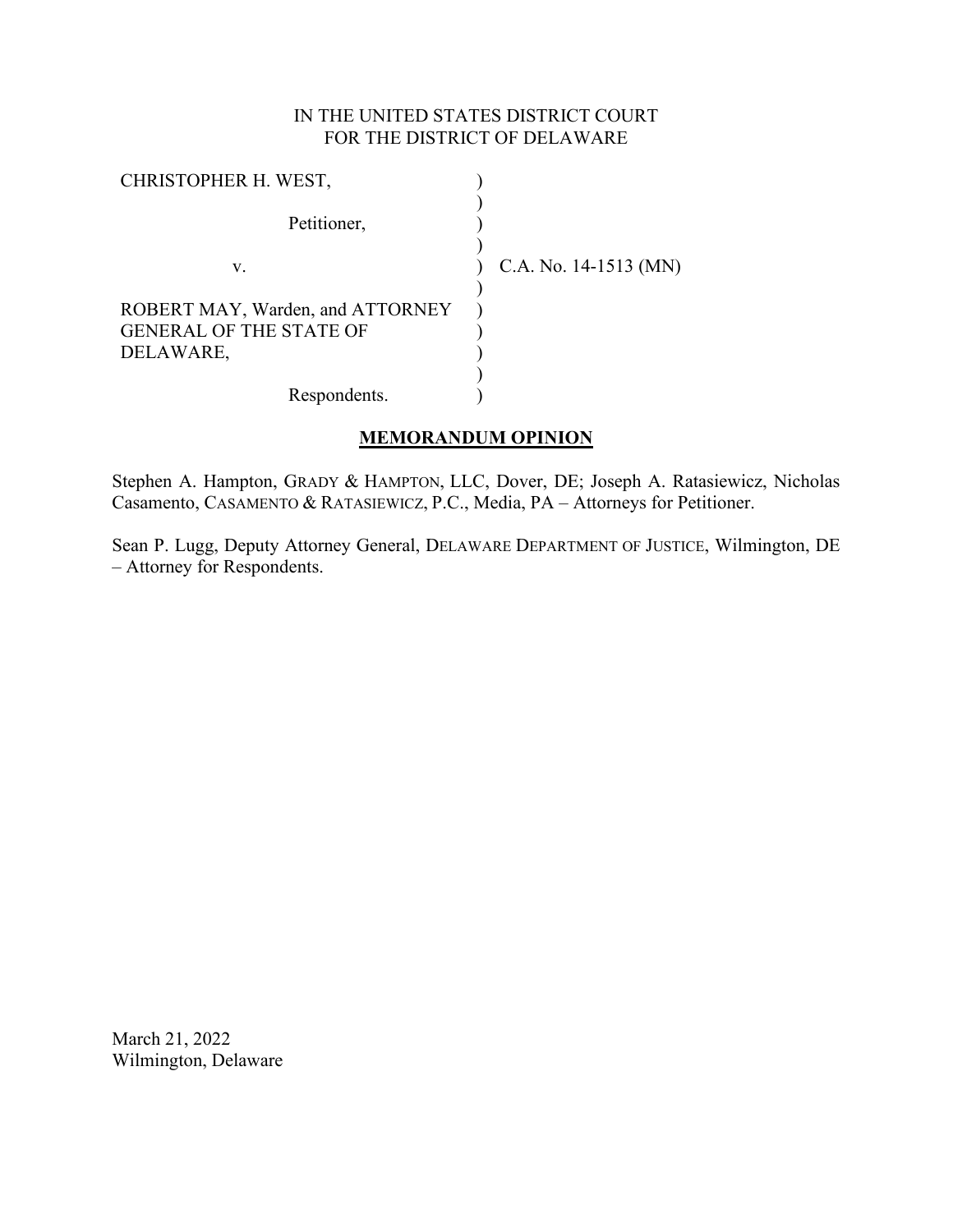

Petitioner Christopher H. West ("Petitioner") filed a Petition for a Writ of Habeas Corpus Pursuant to 28 U.S.C. § 2254 ("Petition"). (D.I. 3; D.I. 16). The Honorable Gregory M. Sleet dismissed the Petition as time-barred on October 24, 2017. (D.I. 68). Petitioner filed a Rule 60(b) motion for reconsideration, which this Court denied. (D.I. 78). Petitioner appealed and the Third Circuit reversed and remanded the case for an additional determination on equitable tolling. (D.I. 84). On remand, the State waived the statute of limitations defense and the Court granted Petitioner's Rule 60(b) motion and re-opened Petitioner's habeas proceeding. (D.I. 88). Petitioner filed a Motion for Discovery and Reassertion of Petitioner's *Pro Se* Motions, with several of Petitioner's earlier *pro se* submissions attached. (D.I. 89). The Court issued an Order directing Petitioner to file a clarifying Memorandum in Support indicating which grounds Petitioner wished to pursue. (D.I. 90). Petitioner filed two Memoranda in Support. (D.I. 91; D.I. 97). The State filed an Answer in opposition, to which Petitioner filed several Replies. (D.I. 98; D.I. 102; D.I. 103; D.I. 104).

# **I. BACKGROUND**

The charges at issue stem from three separate bank robberies and one bank robbery attempt, all of which were committed within the span of less than a week. Based on video surveillance and the description of the suspect from the witnesses to the bank robberies, a photo array was generated. Delaware State Police showed the array to three people, all of whom identified [Petitioner] as the perpetrator of the robbery.

There was a witness from the Citizens Bank robbery who observed the suspect using a dark colored Jeep Wrangler that identified [Petitioner] as the suspect. In addition to being identified by the witness as the bank robber, the vehicle identified as being driven by the bank robber, a dark colored Jeep Wrangler, matched the description of the vehicle [Petitioner] drove. In fact, [Petitioner] admitted to having committed the Citizen's Bank robbery and having driven a Jeep Wrangler to Citizen's Bank when he committed the bank robbery.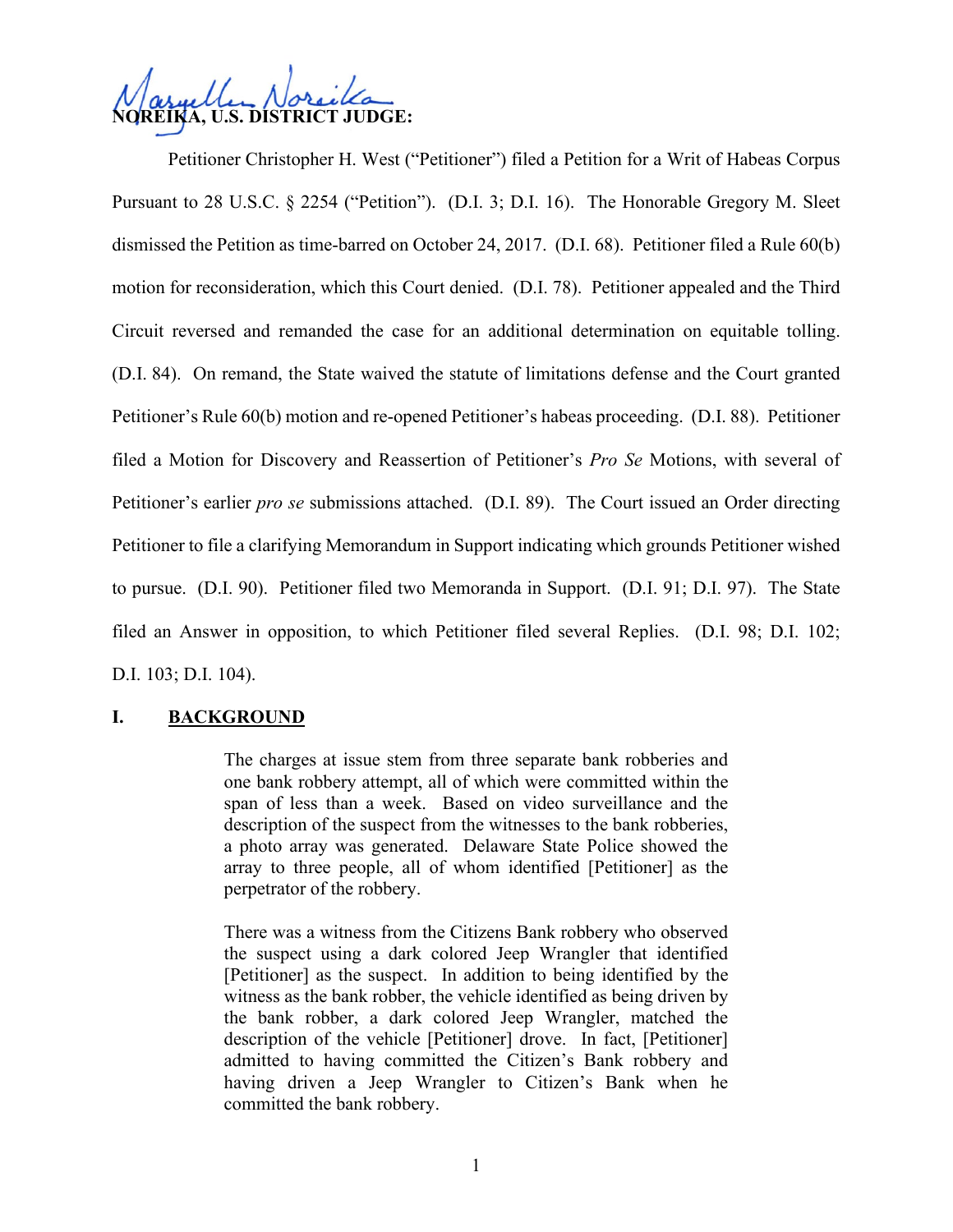[Petitioner] was also identified as the bank robber by the assistant manager at the Citizens Bank who was working at the time of the robbery. The teller from the PNC bank robbery also identified [Petitioner] as the person who committed the PNC robbery.

[Petitioner's] uncle also confirmed that the photo released from the Citizen's Bank robbery depicting the suspect was his nephew, [Petitioner].

[Petitioner], when interviewed by the police, confessed to committing the three bank robberies and the attempted bank robbery.

*State v. West*, 2013 WL 6606833, at \*1–2 (Del. Super. Ct. Dec. 12, 2013).

In August 2011, a New Castle County grand jury indicted Petitioner on two counts of first degree robbery, second degree robbery, and attempted first degree robbery. (D.I. 99-1 at 1, Entry No. 2; D.I. 98 at 3). On October 21, 2011, the Superior Court granted Petitioner's motion for a psychiatric evaluation. (D.I. 19-1 at 2, Entry Nos. 9, 10). The psychiatric report concluding that Petitioner was competent to enter a plea was provided to the Superior Court on December 1, 2011. (D.I. 19-1 at 2, Entry No. 11). On January 9, 2012, Petitioner pled guilty to one count each of first and second degree robbery. *See West v. State*, 100 A.3d 1022 (Table), 2014 WL 4264922, at \*1 (Del. Aug. 28, 2014). On March 30, 2012, the Superior Court sentenced Petitioner as a habitual offender to a total of twenty-eight years at Level V incarceration, to be suspended after serving twenty-five years in prison for decreasing levels of supervision. Petitioner did not file a direct appeal. *Id*.

On February 27, 2013, Petitioner filed a *pro se* motion for post-conviction relief pursuant to Delaware Superior Court Criminal Rule 61 ("Rule 61 motion). (D.I. 19-1 at 4, Entry No. 39). The Superior Court appointed counsel to represent Petitioner. *See West*, 2013 WL 6606833, at \*2. In November 2013, after determining that there were no meritorious issues to pursue, postconviction counsel filed a motion to withdraw along with a memorandum of law in support thereof.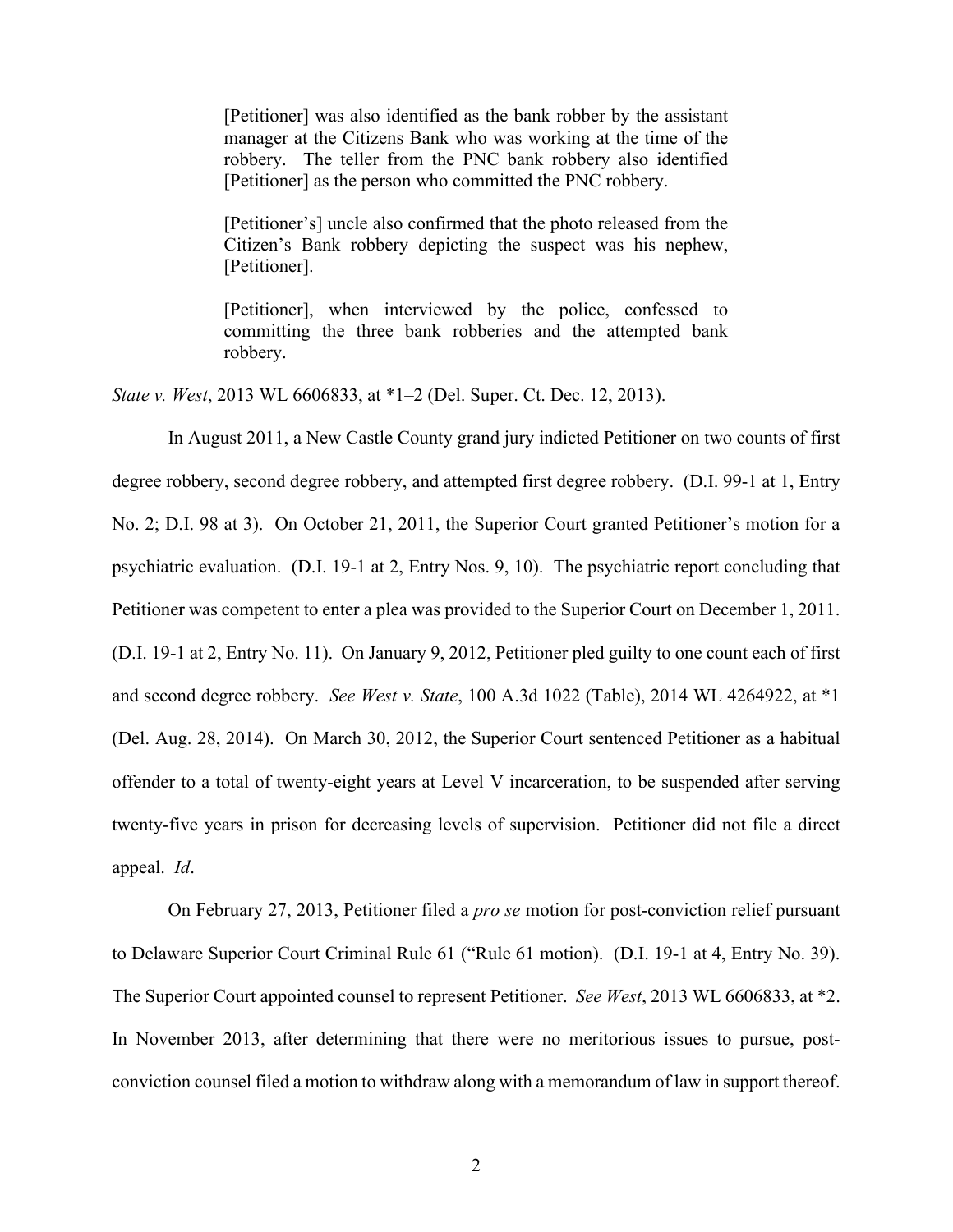*Id*. The memorandum included the two arguments Petitioner still wished to pursue. *Id*. at \*2-3. On December 12, 2013, a Superior Court Commissioner issued a Report and Recommendation concluding that the Rule 61 motion should be denied and post-conviction counsel's motion to withdraw should be granted. *See id*. at \*7. On January 7, 2014, the Superior Court adopted the Report and Recommendation, denied the Rule 61 motion, and granted post-conviction counsel's motion to withdraw. *See West v. State*, 147 A.3d 234 (Table), 2016 WL 4547912, at \*1 (Del. Aug. 31, 2016). The Delaware Supreme Court affirmed that decision on August 28, 2014. *See West v. State*, 100 A.3d 1022 (Table), 2014 WL 4264922 (Del. Aug. 28, 2014).

On February 24, 2015, Petitioner filed in the Delaware Superior Court a second Rule 61 motion and a motion to withdraw his guilty plea. *See State v. West*, 2015 WL 3429919, at \*1-2 (Del. Super. Ct. May 21, 2015). The Superior Court denied both motions on May 21, 2015. *Id*. Petitioner did not appeal that decision.

Petitioner filed a third Rule 61 motion on March 21, 2016. *See West*, 2016 WL 4547912, at \*1. On May 16, 2016, the Superior Court summarily dismissed Petitioner's third Rule 61 motion as procedurally barred under Rule 61(d)(2). *See id*. The Delaware Supreme Court affirmed that decision on August 31 2016. *See id.* at \*2.

In April and May of 2016, Petitioner filed a Rule 35(a) motion and an amended Rule 35(a) motion for correction of sentence. *See West v. State*, 148 A.3d 687 (Table), 2016 WL 5349354, at \*1 (Del. Sept. 23, 2015). The Superior Court denied the motions and the Delaware Supreme Court affirmed that decision on September 23, 2016. *See id.* at \*2.

In the meantime, in December 2014, Petitioner filed in this Court a *pro se* federal habeas petition, followed by an amended petition and memorandum of points (hereinafter collectively referred to as "Petition I"), asserting the following five grounds for relief: (1) his habitual offender sentence is illegal because one of the predicate convictions is illegal; (2) his guilty plea was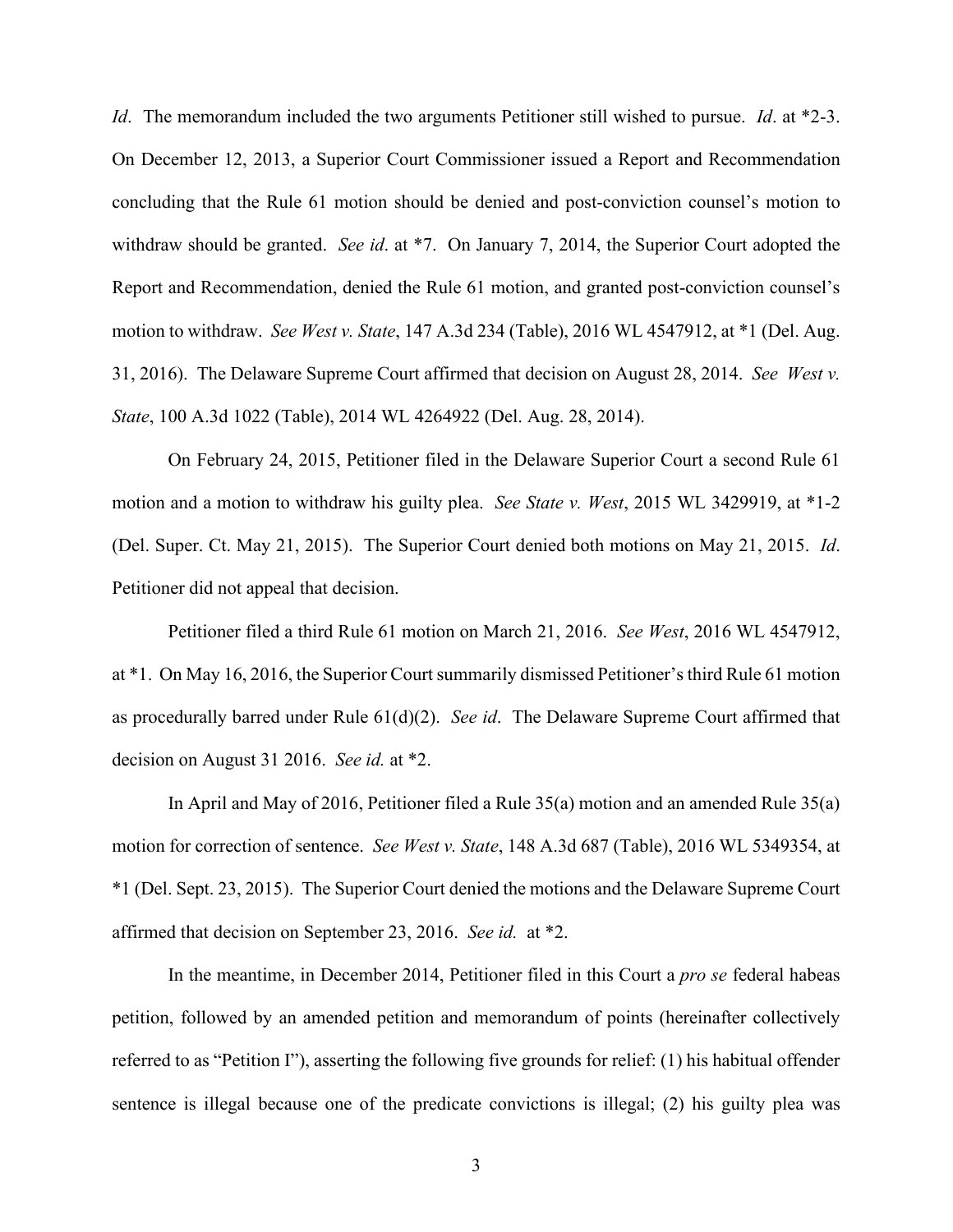unknowing and involuntary; (3) defense counsel provided ineffective assistance; (4) his confession was coerced; (5) the conditions of his confinement constituted cruel and unusual punishment; and (6) he was deprived of his Sixth Amendment right to counsel. (D.I. 3; D.I. 9). The State filed an answer asserting that Petition I should be denied as time-barred or, alternatively, because the claims lacked merit. (D.I. 21). The Honorable Gregory M. Sleet denied Petition I as time-barred in October 2017. (D.I. 67; D.I. 68). In September 2018, Petitioner filed a motion for reconsideration. (D.I. 69). The case was re-assigned to this Court, and the Court ordered the State to respond. (D.I. 73). The Court denied the motion for reconsideration. (D.I. 78). Petitioner appealed and the Third Circuit vacated the dismissal of the reconsideration motion and remanded the case for this Court to "determine whether [Petitioner] attempted to filed a (timely) habeas petition in June 2014 such that equitable tolling might be appropriate." (D.I. 84). In February 2021, the State informed the Court that they could neither prove nor disprove whether Petitioner attempted to file a timely habeas petition and waived their statute of limitations defense. (D.I. 86). In March 2021, the Court vacated the dismissal of Petitioner's habeas Petition and ordered the case reopened. (D.I. 88). Upon Petitioner's counsel's request (D.I. 87), the Court issued an Order providing Petitioner's counsel with an opportunity to "assess whether to re-assert and/or refile" Petitioner's previous *pro se* motions and/or filings (D.I. 88).

Petitioner's counsel filed a Motion for Discovery and Re-Assertion of Petitioner's *Pro Se* Motions. (D.I. 89). The filing by Petitioner's counsel consisted of four *pro se* submissions by Petitioner.<sup>[1](#page-4-0)</sup> Unclear as to Petitioner's intent in attaching the previously denied filings without any

<span id="page-4-0"></span><sup>&</sup>lt;sup>1</sup> Three of the submissions were motions (D.I. 89-2; D.I. 89-3; D.I. 89-4) that had been previously denied by Judge Sleet. The other re-submitted filing was a document titled "Amended Petition." (D.I. 89-1). As that "Amended Petition" was filed after the State had already filed its Answer to the original petition (*see* D.I. 33), Judge Sleet ruled that the Court would not consider any new claims contained in the "Amended Petition" that did not "relate back" to the claims in the petition(s) filed prior to the State's Answer. (D.I. 50).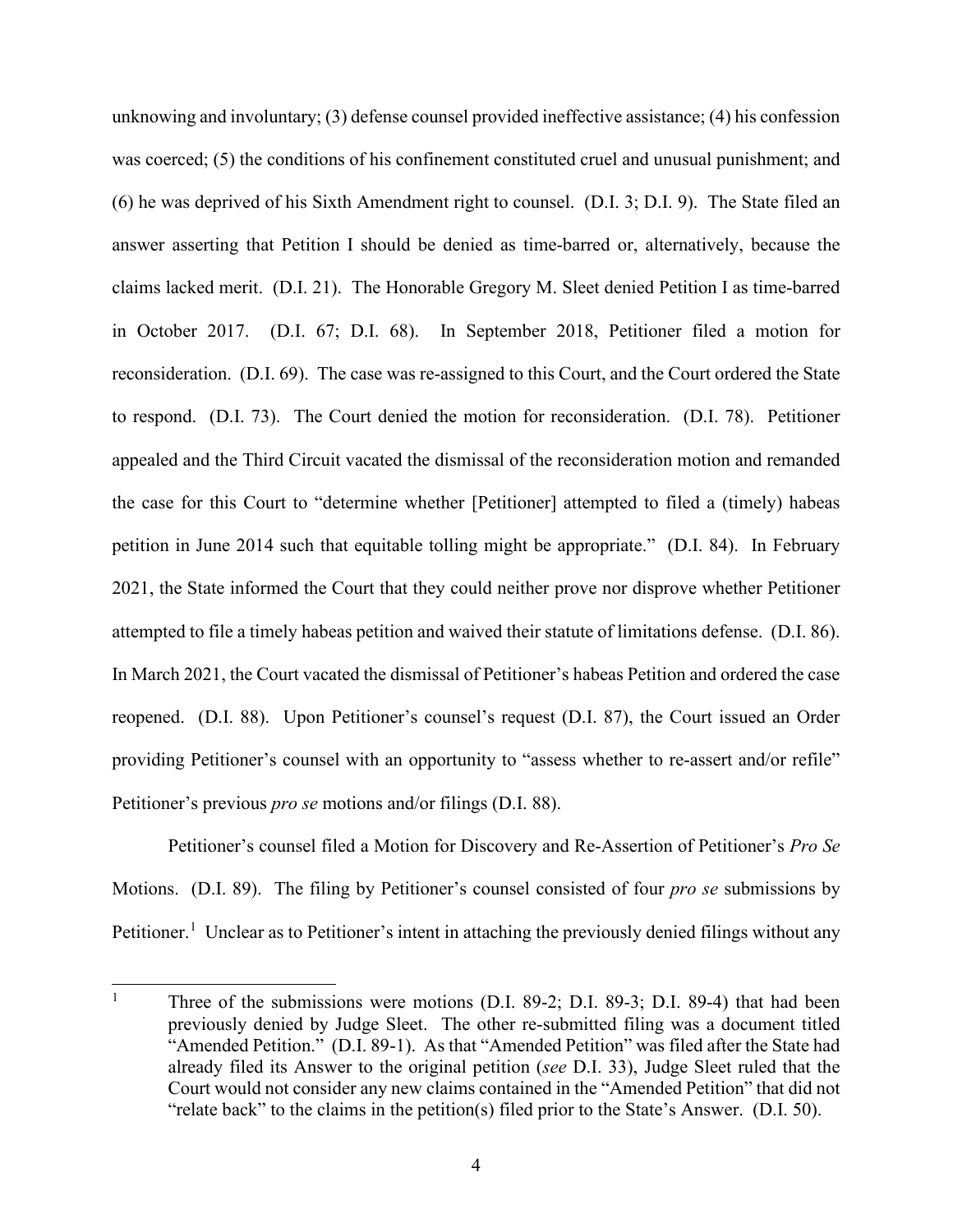briefing,<sup>[2](#page-5-0)</sup> the Court issued an Order: (1) rejecting Petitioner's Motion to the extent he was attempting to have the previously rejected submissions/claims included in the proceeding; (2) granting Petitioner's request to supplement and clarify claims that he had asserted prior to the State's filing of its answer to his original petition; and (3) directing Petitioner's counsel to file a Memorandum clarifying the grounds for relief still being pursued. (D.I. 90). Thereafter, Petitioner's counsel filed a Memorandum essentially stating that Petitioner was raising the same "several distinct grounds for relief" that had been presented in his original "*pro se* habeas filing." (D.I. 91 at 2). Petitioner filed a *pro se* Supplement. (D.I. 97). The State filed an Answer. (D.I. 98). Petitioner's counsel filed a Reply (D.I. 102), another Reply with Petitioner's additions (D.I. 103), and then another amendment to the Reply on Petitioner's behalf (D.I. 104). From this point forward, the Court considers Petition I (D.I. 3; D.I. 16), Petitioner's Memorandum (D.I. 91), Petitioner's Supplement (D.I. 97), and Petitioner's first Reply (D.I. 102) as collectively comprising his request for habeas relief, and will refer to his request as "Petition."

### **II. GOVERNING LEGAL PRINCIPLES**

#### **A. The Antiterrorism and Effective Death Penalty Act of 1996**

Congress enacted the Antiterrorism and Effective Death Penalty Act of 1996 ("AEDPA") "to reduce delays in the execution of state and federal criminal sentences . . . and to further the principles of comity, finality, and federalism." *Woodford v. Garceau*, 538 U.S. 202, 206 (2003). Pursuant to AEDPA, a federal court may consider a habeas petition filed by a state prisoner only "on the ground that he is in custody in violation of the Constitution or laws or treaties of the United

<span id="page-5-0"></span><sup>2</sup> The Court's Order dated March 9, 2021 provided Petitioner's counsel permission "**to assess whether to re-assert and /or refile** the *pro se* motions that were denied" when the original petition was denied in October 2017. (D.I. 88) (emphasis added). In granting such permission, the Court contemplated that Petitioner's counsel would parse through those motions and determine which, if any, could be re-asserted, and also provide an explanation for that determination.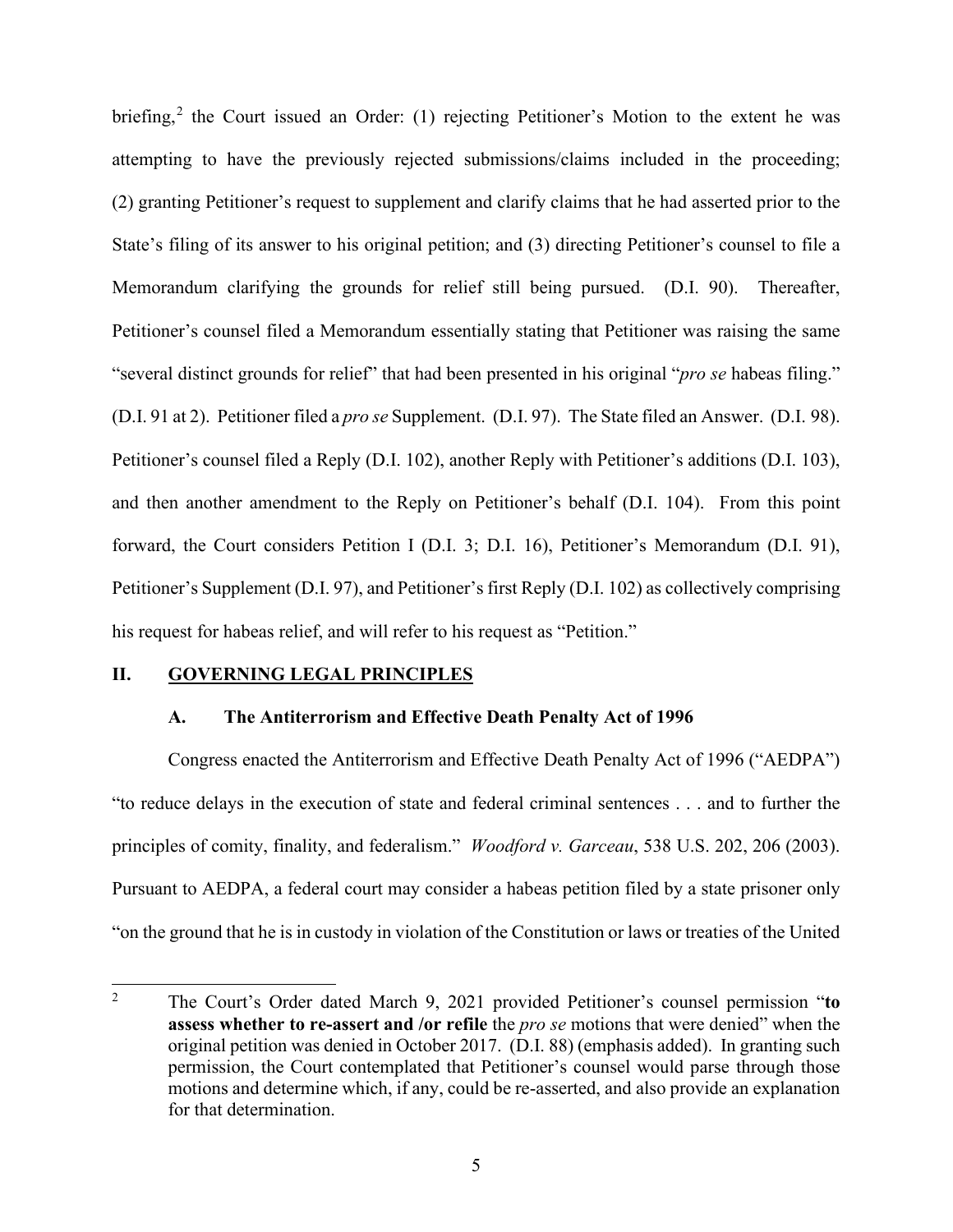States." 28 U.S.C. § 2254(a). AEDPA imposes procedural requirements and standards for analyzing the merits of a habeas petition in order to "prevent federal habeas 'retrials' and to ensure that state-court convictions are given effect to the extent possible under law." *Bell v. Cone*, 535 U.S. 685, 693 (2002).

#### **B. Exhaustion and Procedural Default**

Absent exceptional circumstances, a federal court cannot grant habeas relief unless the

petitioner has exhausted all means of available relief under state law. *See* 28 U.S.C. § 2254(b);

*O'Sullivan v. Boerckel*, 526 U.S. 838, 842-44 (1999); *Picard v. Connor*, 404 U.S. 270, 275 (1971).

AEDPA states, in pertinent part:

An application for a writ of habeas corpus on behalf of a person in custody pursuant to the judgment of a State court shall not be granted unless it appears that –

(A) the applicant has exhausted the remedies available in the courts of the State; or

(B)(i) there is an absence of available State corrective process; or (ii) circumstances exist that render such process ineffective to protect the rights of the applicant.

28 U.S.C. § 2254(b)(1).

The exhaustion requirement is based on principles of comity, requiring a petitioner to give "state courts one full opportunity to resolve any constitutional issues by invoking one complete round of the State's established appellate review process." *O'Sullivan*, 526 U.S. at 844-45; *see Werts v. Vaughn*, 228 F.3d 178, 192 (3d Cir. 2000). A petitioner satisfies the exhaustion requirement by demonstrating that the habeas claims were "fairly presented" to the state's highest court, either on direct appeal or in a post-conviction proceeding, in a procedural manner permitting the court to consider the claims on their merits. *See Bell v. Cone*, 543 U.S. 447, 451 n.3 (2005); *Castille v. Peoples,* 489 U.S. 346, 351 (1989).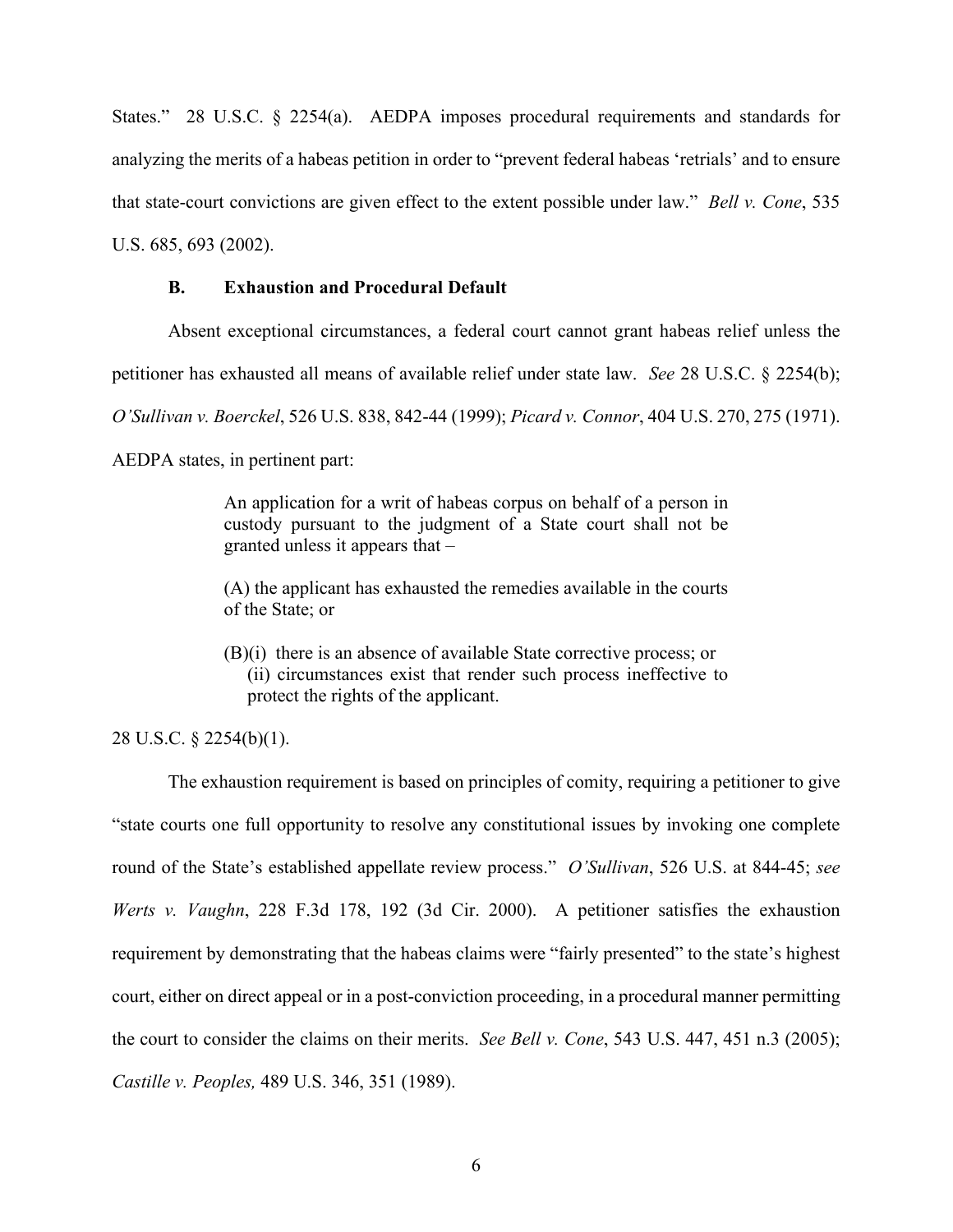A petitioner's failure to exhaust state remedies will be excused if state procedural rules preclude him from seeking further relief in state courts. *See Lines v. Larkins,* 208 F.3d 153, 160 (3d Cir. 2000); *Teague v. Lane,* 489 U.S. 288, 297-98 (1989). Although treated as technically exhausted, such claims are nonetheless procedurally defaulted. *See Lines,* 208 F.3d at 160; *Coleman v. Thompson*, 501 U.S. 722, 750-51 (1991). Similarly, if a petitioner presents a habeas claim to the state's highest court, but that court "clearly and expressly" refuses to review the merits of the claim due to an independent and adequate state procedural rule, the claim is exhausted but procedurally defaulted. *See Coleman*, 501 U.S. at 750*; Harris v. Reed*, 489 U.S. 255, 260-64 (1989). Federal courts may not consider the merits of procedurally defaulted claims unless the petitioner demonstrates either cause for the procedural default and actual prejudice resulting therefrom, or that a fundamental miscarriage of justice will result if the court does not review the claims. *See McCandless v. Vaughn,* 172 F.3d 255, 260 (3d Cir. 1999); *Coleman,* 501 U.S. at 750- 51.

To demonstrate cause for a procedural default, a petitioner must show that "some objective factor external to the defense impeded counsel's efforts to comply with the State's procedural rule." *Murray v. Carrier,* 477 U.S. 478, 488 (1986). To demonstrate actual prejudice, a petitioner must show "that the errors at his trial [] worked to his actual and substantial disadvantage, infecting his entire trial with error of constitutional dimensions." *United States v. Frady*, 456 U.S. 152, 170 (1982). If a petitioner attempts to excuse his default on the basis of ineffective assistance of counsel, he can satisfy the prejudice component of the "cause and prejudice" standard by meeting the prejudice standard needed to establish ineffective assistance of counsel under *Strickland*. *See Holland v. Horn*, 519 F.3d 107, 120 (3d Cir. 2008).

Alternatively, a federal court may excuse a procedural default if the petitioner demonstrates that failure to review the claim will result in a fundamental miscarriage of justice. *See Edwards v.*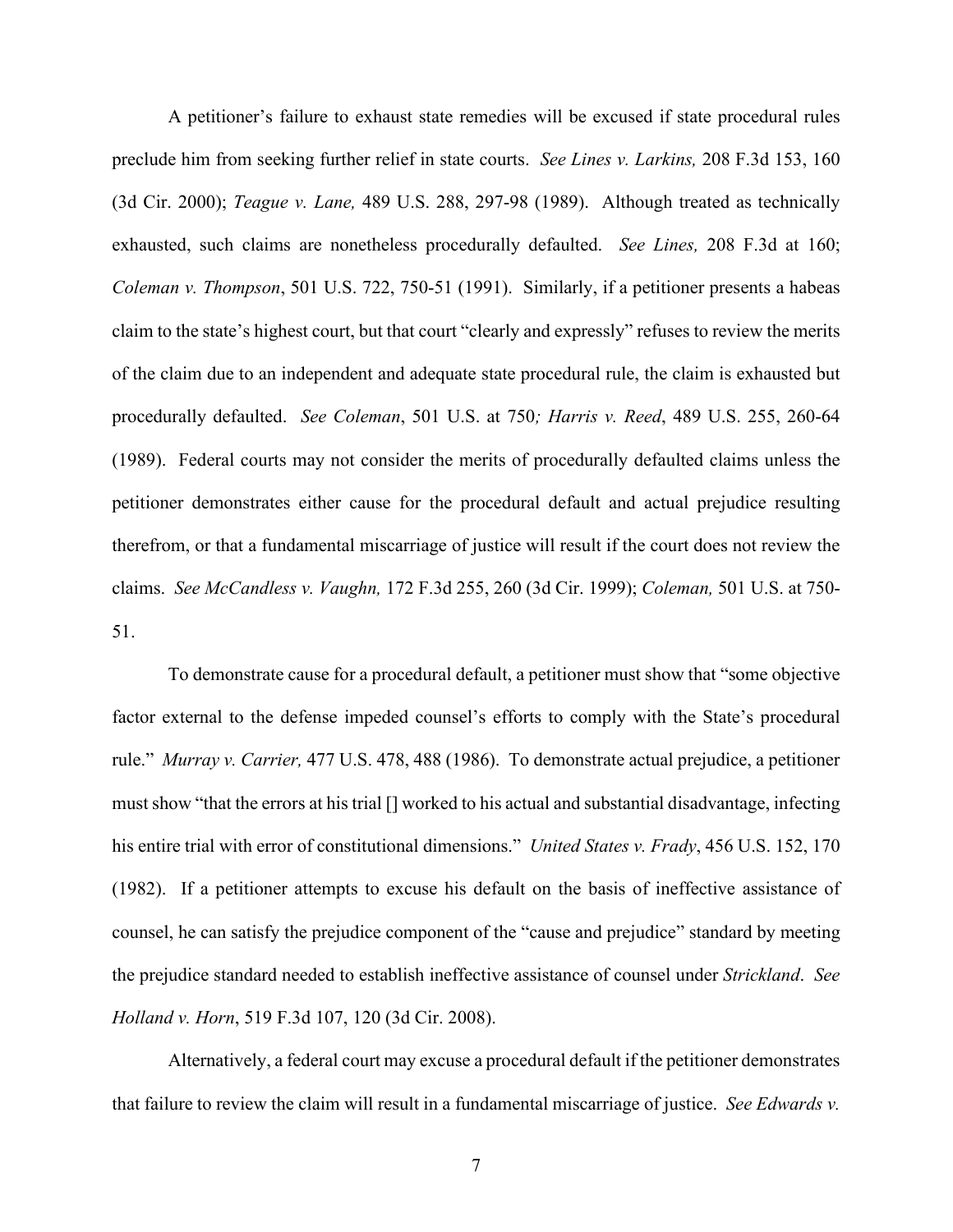*Carpenter,* 529 U.S. 446, 451 (2000); *Wenger v. Frank,* 266 F.3d 218, 224 (3d Cir. 2001). A petitioner demonstrates a miscarriage of justice by showing a "constitutional violation has probably resulted in the conviction of one who is actually innocent." *Murray,* 477 U.S. at 496. Actual innocence means factual innocence, not legal insufficiency. *See Bousley v. United States*, 523 U.S. 614, 623 (1998). In order to establish actual innocence, the petitioner must present new reliable evidence – not presented at trial – that demonstrates "it is more likely than not that no reasonable juror would have found petitioner guilty beyond a reasonable doubt." *House v. Bell*, 547 U.S. 518, 537-38 (2006); *see Sweger v. Chesney,* 294 F.3d 506, 522-24 (3d Cir. 2002).

#### **C. Standard of Review**

When a state's highest court has adjudicated a federal habeas claim on the merits, $3$  the federal court must review the claim under the deferential standard contained in 28 U.S.C. § 2254(d). Pursuant to 28 U.S.C. § 2254(d), federal habeas relief may only be granted if the state court's decision was "contrary to, or involved an unreasonable application of, clearly established federal law, as determined by the Supreme Court of the United States," or the state court's decision was an unreasonable determination of the facts based on the evidence adduced in the state court proceeding. 28 U.S.C. § 2254(d)(1) & (2); *see Williams v. Taylor*, 529 U.S. 362, 412 (2000); *Appel v. Horn*, 250 F.3d 203, 210 (3d Cir. 2001). The deferential standard of § 2254(d) applies even when a state court's order is unaccompanied by an opinion explaining the reasons relief has been denied. *See Harrington v. Richter*, 562 U.S. 86, 98-101 (2011). As explained by the Supreme Court, "it may be presumed that the state court adjudicated the claim on the merits in the absence of any indication or state-law procedural principles to the contrary." *Id.* at 99.

<span id="page-8-0"></span><sup>3</sup> A claim has been "adjudicated on the merits" for the purposes of 28 U.S.C. § 2254(d) if the state court decision finally resolves the claim on the basis of its substance, rather than on a procedural or some other ground. *See Thomas v. Horn*, 570 F.3d 105, 115 (3d Cir. 2009).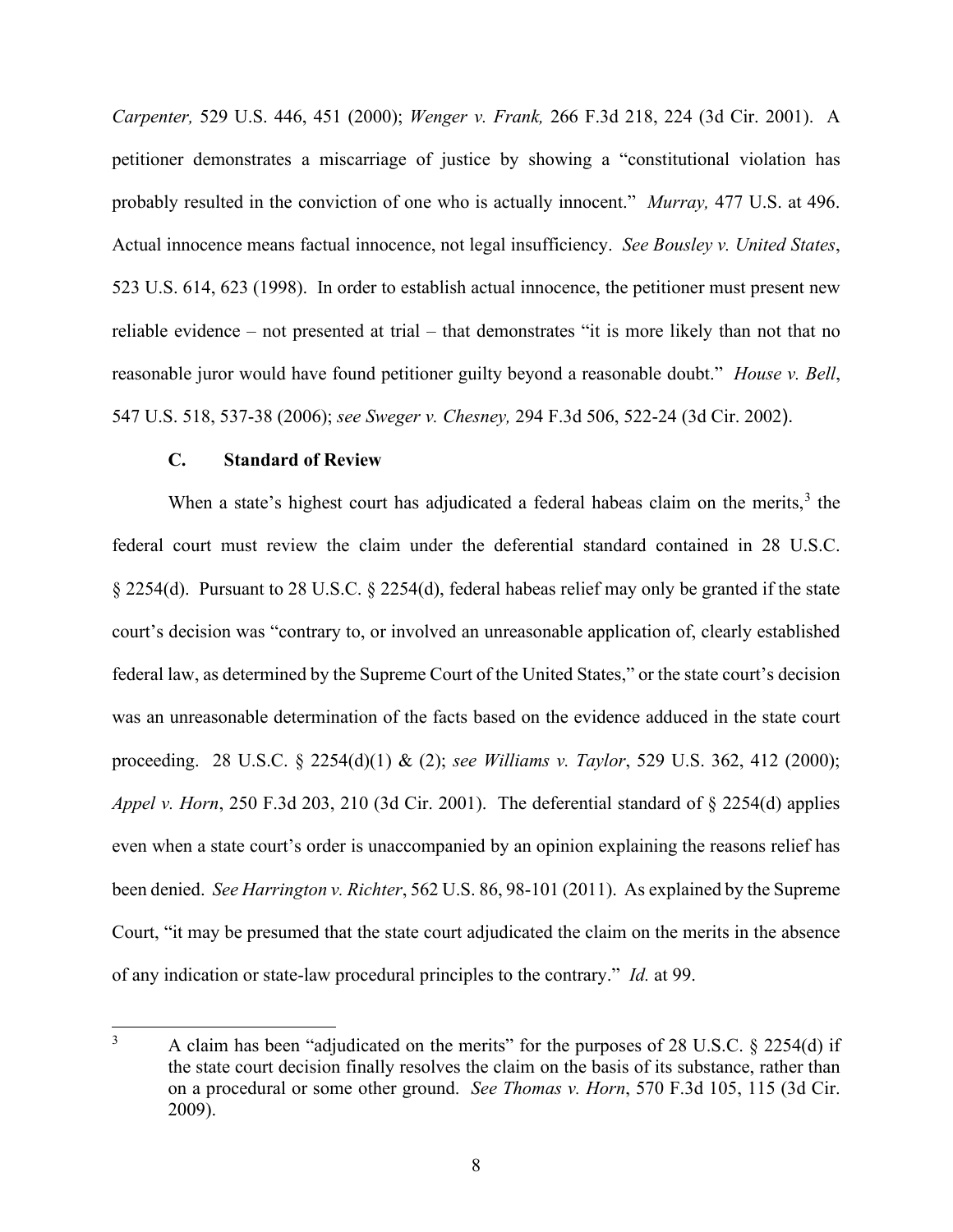A state court decision is "contrary to" clearly established federal law "if the state court arrives at a conclusion opposite to that reached by [the Supreme Court] on a question of law or if the state court decides a case differently than [the Supreme Court] has on a set of materially indistinguishable facts." *Williams*, 529 U.S. at 413. The mere failure to cite Supreme Court precedent does not require a finding that the decision is contrary to clearly established federal law. *See Early v. Packer*, 537 U.S. 3, 8 (2002). For instance, a decision may comport with clearly established federal law even if the decision does not demonstrate an awareness of relevant Supreme Court cases, "so long as neither the reasoning nor the result of the state-court decision contradicts them." *Id*. In turn, an "unreasonable application" of clearly established federal law occurs when a state court "identifies the correct governing legal principle from the Supreme Court's decisions but unreasonably applies that principle to the facts of a prisoner's case." *Williams*, 529 U.S. at 413; *see also White v. Woodall*, 572 U.S. 415, 426 (2014).

Finally, when performing an inquiry under § 2254(d), a federal court must presume that the state court's determinations of factual issues are correct. *See* 28 U.S.C. § 2254(e)(1); *Appel*, 250 F.3d at 210. This presumption of correctness applies to both explicit and implicit findings of fact and is only rebutted by clear and convincing evidence to the contrary. *See* 28 U.S.C. § 2254(e)(1); *Campbell v. Vaughn*, 209 F.3d 280, 286 (3d Cir. 2000); *Miller-El v. Cockrell*, 537 U.S. 322, 341 (2003) (stating that the clear and convincing standard in § 2254(e)(1) applies to factual issues, whereas the unreasonable application standard of  $\S 2254(d)(2)$  applies to factual decisions).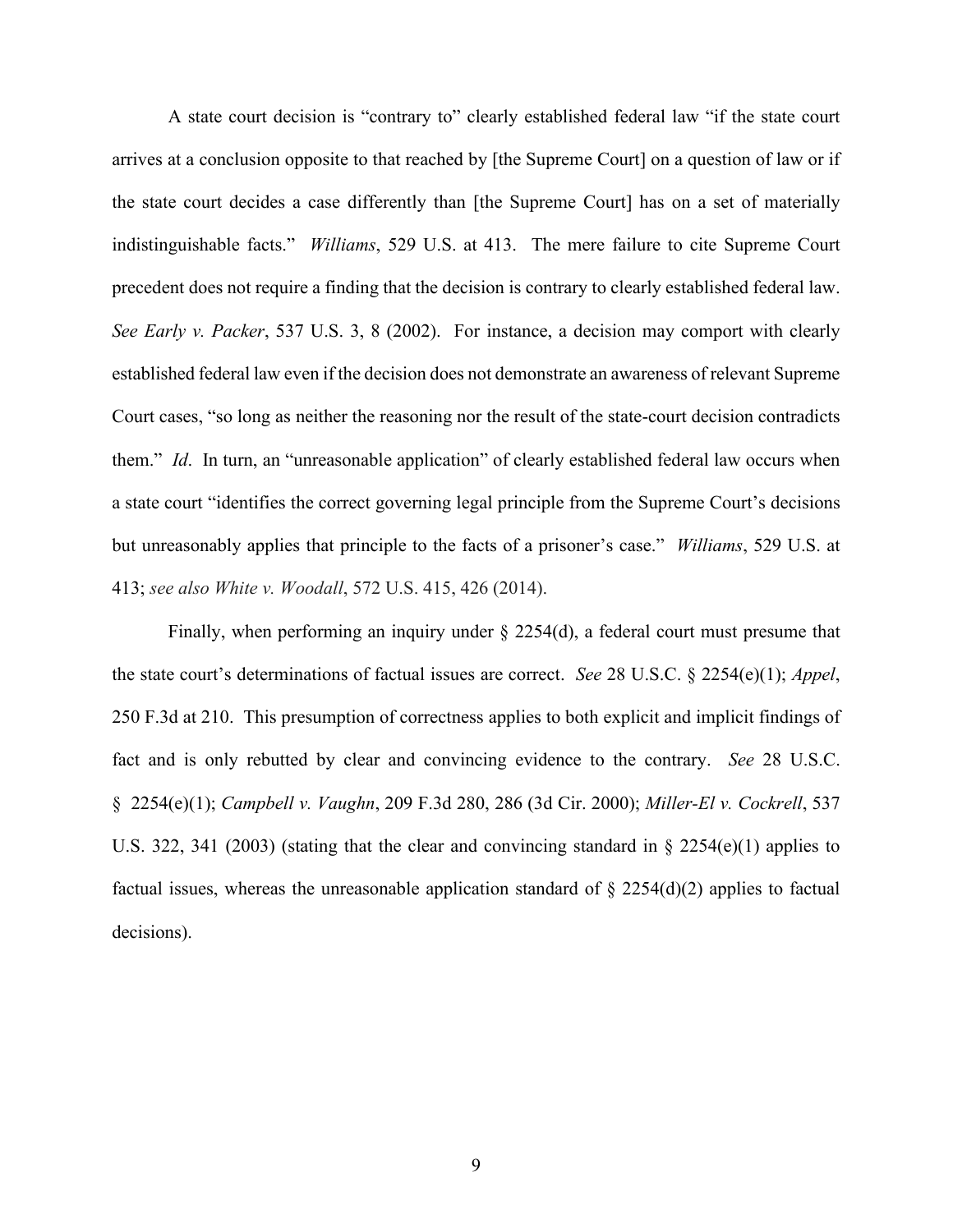#### **III. DISCUSSION**

Petitioner asserts the following five grounds for relief:<sup>[4](#page-10-0)</sup> (1) his habitual offender sentence is illegal because one of the predicate convictions was invalid; (2) his guilty plea was not knowing, voluntary, and intelligent; (3) defense counsel provided ineffective assistance; (4) his confession was coerced; and (5) he was denied his Sixth Amendment right to counsel.

#### **A. Claim One: Illegal Habitual Offender Status**

In Claim One, Petitioner contends that his habitual offender sentence is illegal because one of the predicate convictions used for habitual offender status – his 2009 forgery conviction from Pennsylvania – is illegal. (D.I. 3 at 5); *see also West*, 2013 WL 6606833, at \*7. According to Petitioner, his 2009 Pennsylvania conviction is illegal because the Pennsylvania court deprived him of his constitutional right to confront witnesses.<sup>[5](#page-10-1)</sup> (D.I. 3 at 5). Petition I explains that he is "in [the] process of appealing PA conviction." (*Id*.).

<span id="page-10-0"></span><sup>&</sup>lt;sup>4</sup> Petition I also includes a claim alleging that Petitioner was subjected to cruel and unusual punishment because he had to sleep on the floor without a mattress during pre-trial confinement. (D.I. 3 at 10). To the extent this claim challenges prison conditions as an independent claim, it does not assert an issue properly raised on federal habeas review. The Court notes that Petitioner presented the same conditions/cruel and unusual punishment argument in a separate action filed under 42 U.S.C. § 1983 seeking nine million dollars in damages. (*See* D.I. 1 at 10 in *West v. Burley*, Civ. A. No. 14-1486-GMS). On July 19, 2018, Judge Sleet dismissed that case with prejudice pursuant to a joint stipulation by the parties. (*See* D.I. 87 and 88 in *West*, Civ. A. No. 14-1486). In this proceeding, to the extent Petitioner's allegations concerning lack of sleep and a lack of mattress provide additional background information for his involuntary plea argument, the Court will consider it as part of the overall argument presented in Claim Two.

<span id="page-10-1"></span><sup>5</sup> In his Reply, Petitioner asserts that his real contention in Claim One "regarding the applicability of the 'habitual offender' statute to [his] sentencing is based on his claim that his plea was not knowing and voluntary as he was denied adequate representation." (D.I. 102 at 1). Petitioner does not clarify if the alleged inadequate representation about which he complains in Claim One occurred during the guilty plea process with respect to his 2009 Pennsylvania conviction or during the guilty plea process with respect to the 2012 Delaware conviction at issue in this proceeding. To the extent the inadequate representation relates to the 2009 Pennsylvania conviction, the Court addresses it in its analysis of Claim One. To the extent the inadequate representation relates to his 2012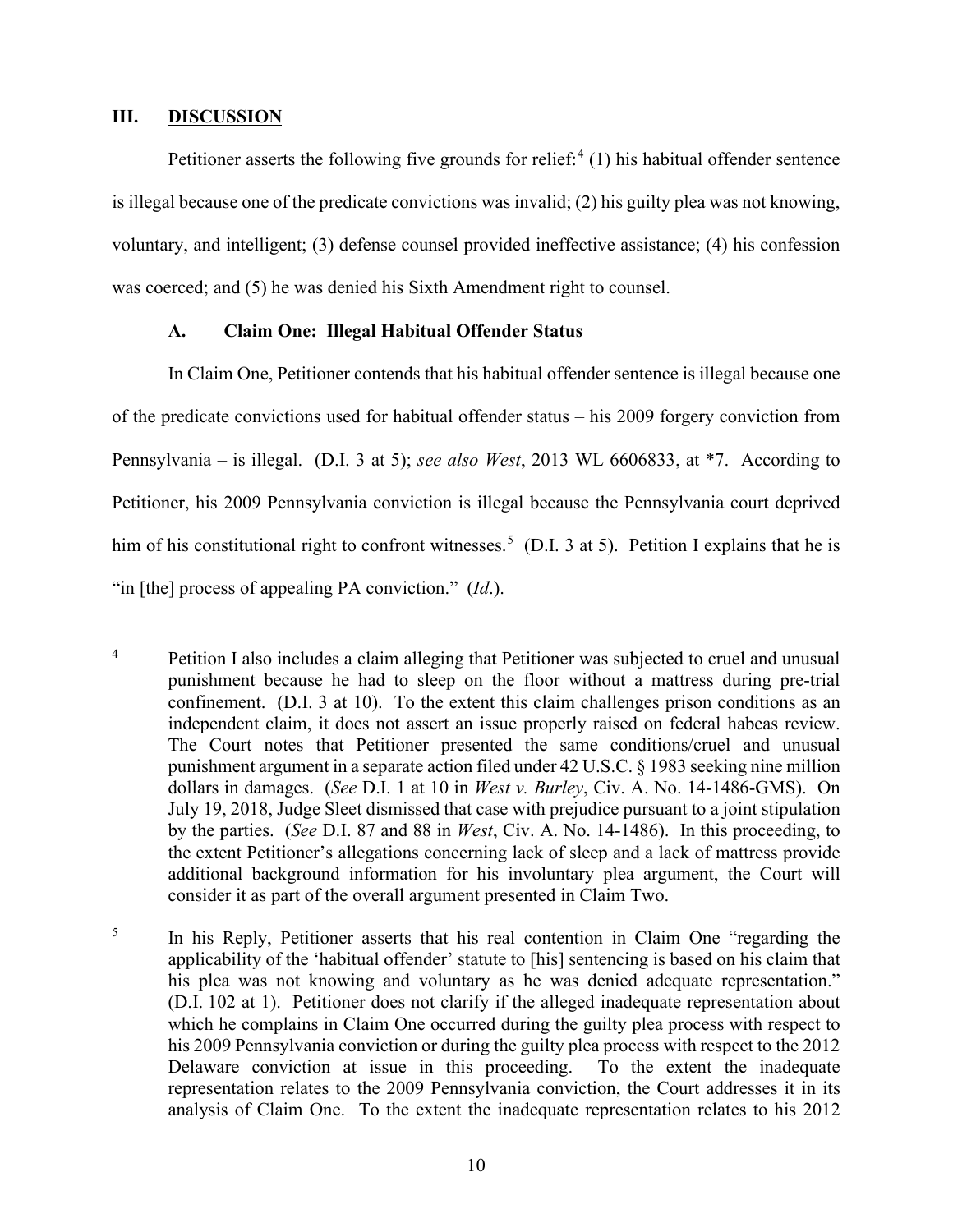Claim One is not a cognizable habeas claim. First, to the extent Petitioner argues that the Superior Court misapplied Delaware's habitual offender statute to the facts of his case, the argument is a state law claim that does not provide a proper basis for federal habeas relief. *See Estelle v. McGuire*, 502 U.S. 62, 67-68 (1991) (opining that claims based on errors of state law are not cognizable on habeas review.).

Second, to the extent Petitioner is indirectly challenging the legality of his 2009 Pennsylvania conviction for forgery, the argument is foreclosed by well-settled Supreme Court precedent. In *Lacakawana Cnty. Dist. Att'y v. Coss*, 532 U.S. 394 (2001), the Supreme Court held that,

> [o]nce a state conviction is no longer open to direct or collateral attack in its own right because the defendant failed to pursue those remedies while they were available (or because the defendant did so unsuccessfully), the conviction may be regarded as conclusively valid. If that conviction is later used to enhance a criminal sentence, the defendant generally may not challenge the enhanced sentence through a petition under § 2254 on the ground that the prior conviction was unconstitutionally obtained.

*Id.* at 403-04. The only exception to this rule expressly recognized by the Supreme Court is if the prior enhancement conviction was obtained without the defendant having counsel, in violation of the Sixth Amendment as set forth in *Gideon v. Wainwright*, 372 U.S. 335 (1963). *See Coss*, 532 U.S. at 404.

Here, Petitioner's 2009 Pennsylvania conviction is no longer open to direct or collateral

attack because the 11.5 month – 25 month sentence that was imposed for that conviction expired

Delaware conviction, the Court construes Petitioner's explanation to be asserting an argument that his 2012 plea was not knowing and voluntary because he was not advised that he would be subject to sentencing as a habitual offender due to his 2009 Pennsylvania conviction. (*See* D.I. 99-11 at 4-5; D.I. 102 at 7; D.I. 102-1 at 5-9). The Court views this argument as part of Petitioner's challenge to the voluntariness of Petitioner's guilty plea in Claim Two.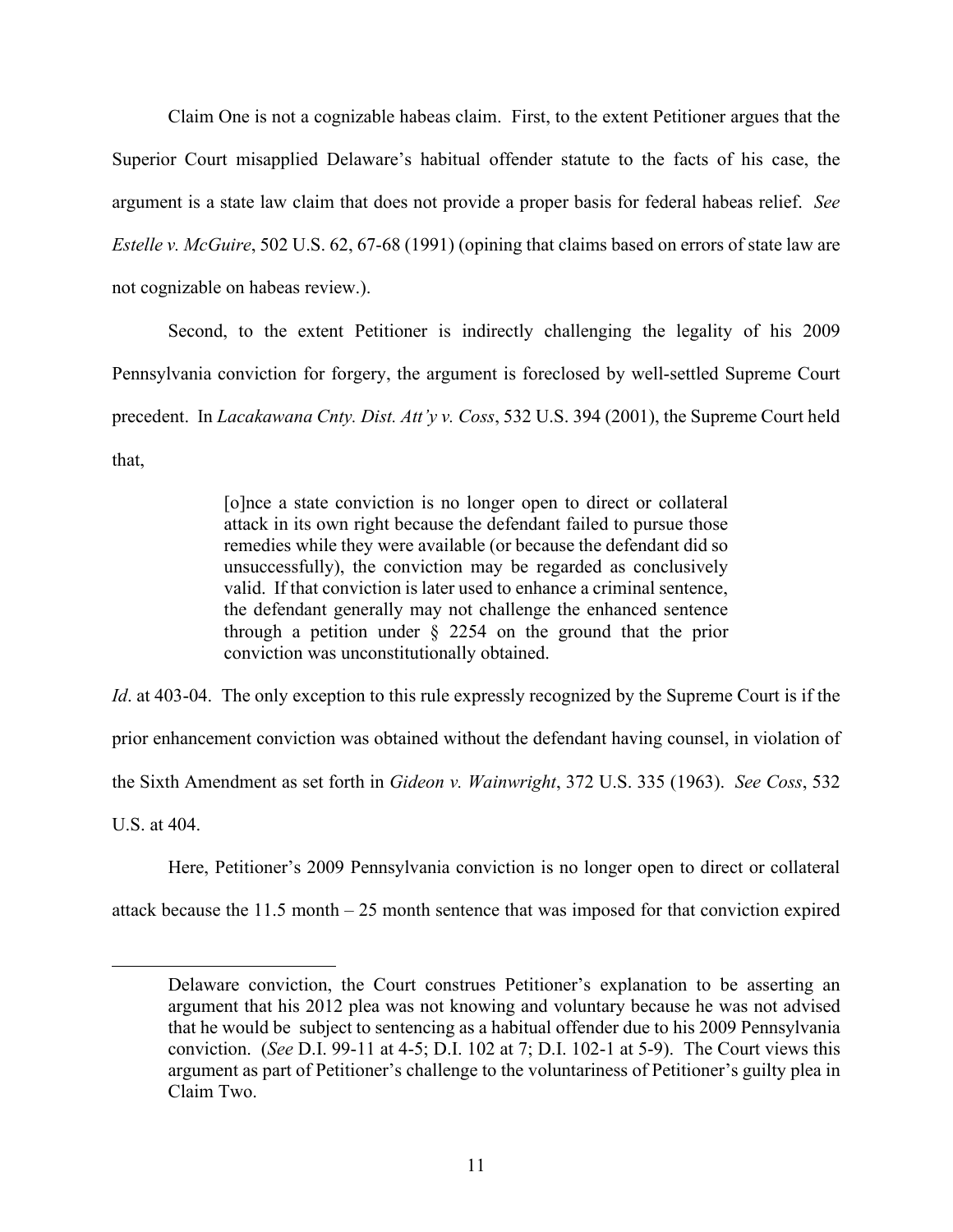more than two years before Petitioner filed the original habeas Petition in this case.<sup>[6](#page-12-0)</sup> To the extent Petitioner may be contending that he was provided inadequate representation during his 2009 Pennsylvania case, only a complete denial of counsel with respect to Petitioner's 2009 Pennsylvania case would fall within the exception to the presumption of validity recognized in *Coss*. Given these circumstances, the Court regards Petitioner's 2009 Pennsylvania conviction as "conclusively valid," meaning that the 2009 conviction cannot provide a basis for challenging his habitual offender sentence. Accordingly, the Court will deny Claim One for failing to assert an issue cognizable on federal habeas relief.

#### **B. Claim Two: Involuntary, Unknowing, and Unintelligent Guilty Plea**

Petitioner contends that his guilty plea was not knowing, voluntary, and intelligent because he was under the influence of psychotropic medication and incompetent at the time he entered the plea. Petitioner asserts that the following "warning flags" should have caused the Superior Court to conduct an independent inquiry into his competency: (1) he had been in the psych ward section of the Howard R. Young facility on suicide watch; (2) at the time of his plea he was taking several prescribed medications: Wellbutrin (anti-depressant), Lithium (to treat Bipolar Disorder), and Risperdal (anti-psychotic); and (3) he was in a straight-jacket, restraint mittens, and a spit mask during the entire plea colloquy.<sup>[7](#page-12-1)</sup> (D.I. 102 at 1-3). Petitioner also contends that his guilty plea was involuntary because: (1) he was not appropriately informed that his 2009 Pennsylvania conviction could cause him to be sentenced as an habitual offender (D.I. 102 at 1); and (2) he was

<span id="page-12-0"></span><sup>6</sup> (*See* D.I. 99-2 at 29-47).

<span id="page-12-1"></span> $7$  Petition I also includes a separate claim alleging that he suffered "cruel and unusual" prison conditions, including being made to sleep on the floor without a mat. (D.I. 3 at 10). As previously explained, the Court views this contention as providing additional support for Petitioner's argument in Claim Two that he was not in the right state of mind to enter a guilty plea rather than as asserting an independent ground for relief. *See supra* Section III.FN4.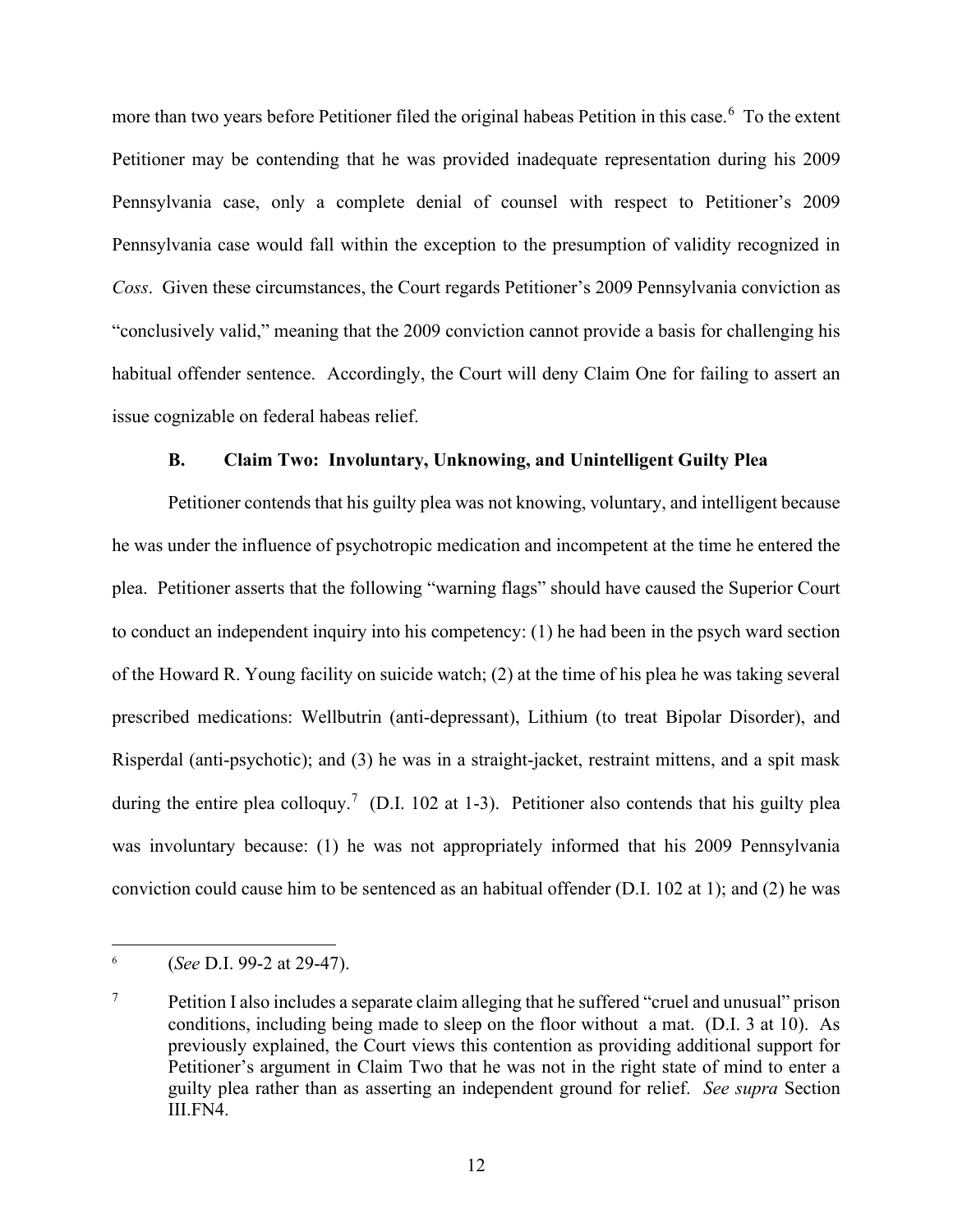coerced into pleading guilty because "Deputy Warden Mark Emig [] told him to plead guilty or spend all 25 years to life butt naked in the hole" (D.I. 3 at 12).

Petitioner presented Claim Two to the Superior Court in his Rule 61 motion and then to the Delaware Supreme Court on post-conviction appeal. The Superior Court denied Claim Two as meritless, and the Delaware Supreme Court affirmed that ruling "on the basis of, and for the reasons provided in, the [Superior Court] Commissioner's thorough and well-reasoned report and recommendation that was adopted by the Superior Court." *West*, 2014 WL 4264922, at \*2. Given these circumstances, Petitioner will only be entitled to relief if the Superior Court's decision<sup>[8](#page-13-0)</sup> was either contrary to, or an unreasonable application of, clearly established federal law.

The conviction of an accused while he is legally incompetent violates due process. *See Pate v. Robinson*, 383 U.S. 375, 378 (1966); ); *Drope v. Missouri*, 420 U.S. 162, 172 (1975). A defendant is deemed competent to plead guilty if he has sufficient present ability to consult with his attorney with a reasonable degree of rational and factual understanding about the proceedings against him or if he assists in his defense. *See Godinez v. Moran,* 509 U.S. 389, 396, 398-99 (1993) (holding that the standard governing competency to plead guilty is the same as that governing competency to stand trial); *Dusky v. U.S.*, 362 U.S. 402 (1960) (setting forth the standard governing competency to stand trial). The Supreme Court has identified several factors to be considered when assessing a defendant's competency to stand trial/enter a guilty plea, including attorney representations, prior medical opinions regarding the defendant's mental competence to stand trial, evidence of the defendant's prior irrational behavior, and the defendant's demeanor at trial or plea

<span id="page-13-0"></span><sup>8</sup> *See Wilson v. Sellers*, 138 S. Ct. 1188, 1193-94 (2018) (reiterating that when a higher court affirms a lower court's judgment without an opinion or other explanation, federal habeas law employs a "look through" presumption and assumes that the later unexplained order upholding a lower court's reasoned judgment rests upon the same grounds as the lower court judgment).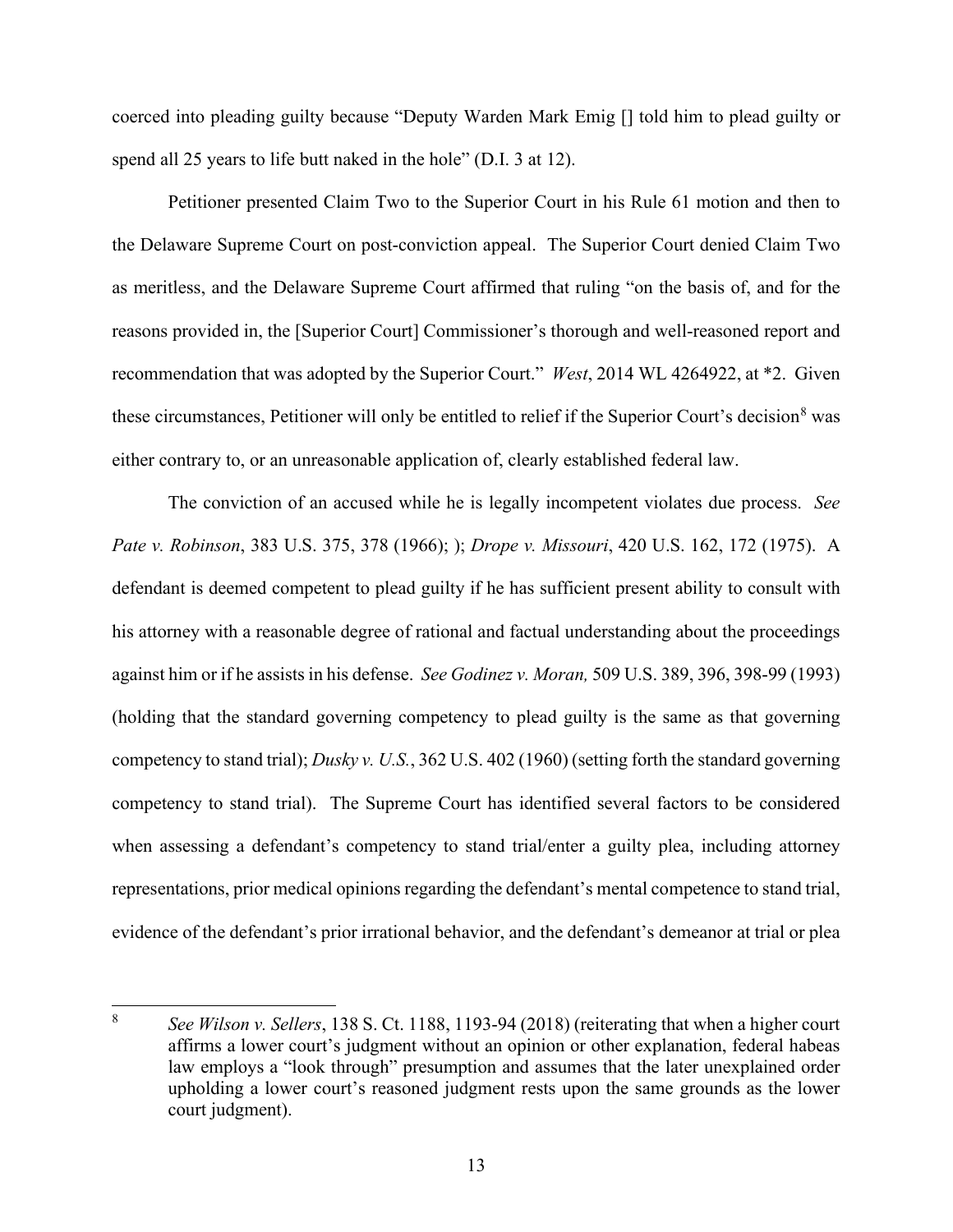colloquy. *See Drope*, 420 U.S. at 177 n.13, 180. Nevertheless, "[e]ven when a defendant is competent at the commencement of his trial, a trial court must always be alert to circumstances suggesting a change" in his competency. *Id*. at 181. Consequently, in order to satisfy the requirements of due process, a trial court must *sua sponte* conduct a competency hearing when there is a reason to doubt the defendant's competency and the evidence is sufficient to put the trial court on notice of a potential competency problem. *See Pate*, 383 U.S. at 385.

 It is well settled that "competency is a state court factual finding that, if supported by the record, is presumed correct." *See Thompson v. Keohane*, 516 U.S. 99, 111 (1995); *Demosthenes v. Baal*, 495 U.S. 731, 735 (1990). Implicit factual findings are presumed correct under § 2254(e)(1) to the same extent as express factual findings. *See Campbell v. Vaughn*, 209 F.3d 280 285–86 (3rd Cir. 2000). Consequently, a court's implicit and explicit factual findings that a petitioner was competent are presumed correct, unless the petitioner can rebut the presumption of correctness by clear and convincing evidence. *See Taylor v. Horn*, 504 F.3d 416, 433 (3d Cir. 2007).

The record in this case demonstrates that the Superior Court reasonably determined the facts when implicitly finding that Petitioner was mentally competent to enter a guilty plea. Prior to Petitioner's plea, defense counsel filed a motion to have Petitioner undergo a psychiatric evaluation. The Superior Court granted the motion and Petitioner was referred to the Delaware Psychiatric Center for an evaluation to "determin[e] competency and to obtain treatment for his own well-being." (D.I. 99-6 at 142). In a Forensic Mental Health Examination Report ("Report") dated November 8, 2011, the psychologist who evaluated Petitioner explained that Petitioner was taking Lithium, Wellbutrin, and Risperdal at the time of his psychiatric evaluation – the same medications Petitioner stated he was taking at the time of his plea colloquy. (D.I. 99-6 at 16, 144). The Report also detailed Petitioner's polysubstance dependence and his diagnoses of major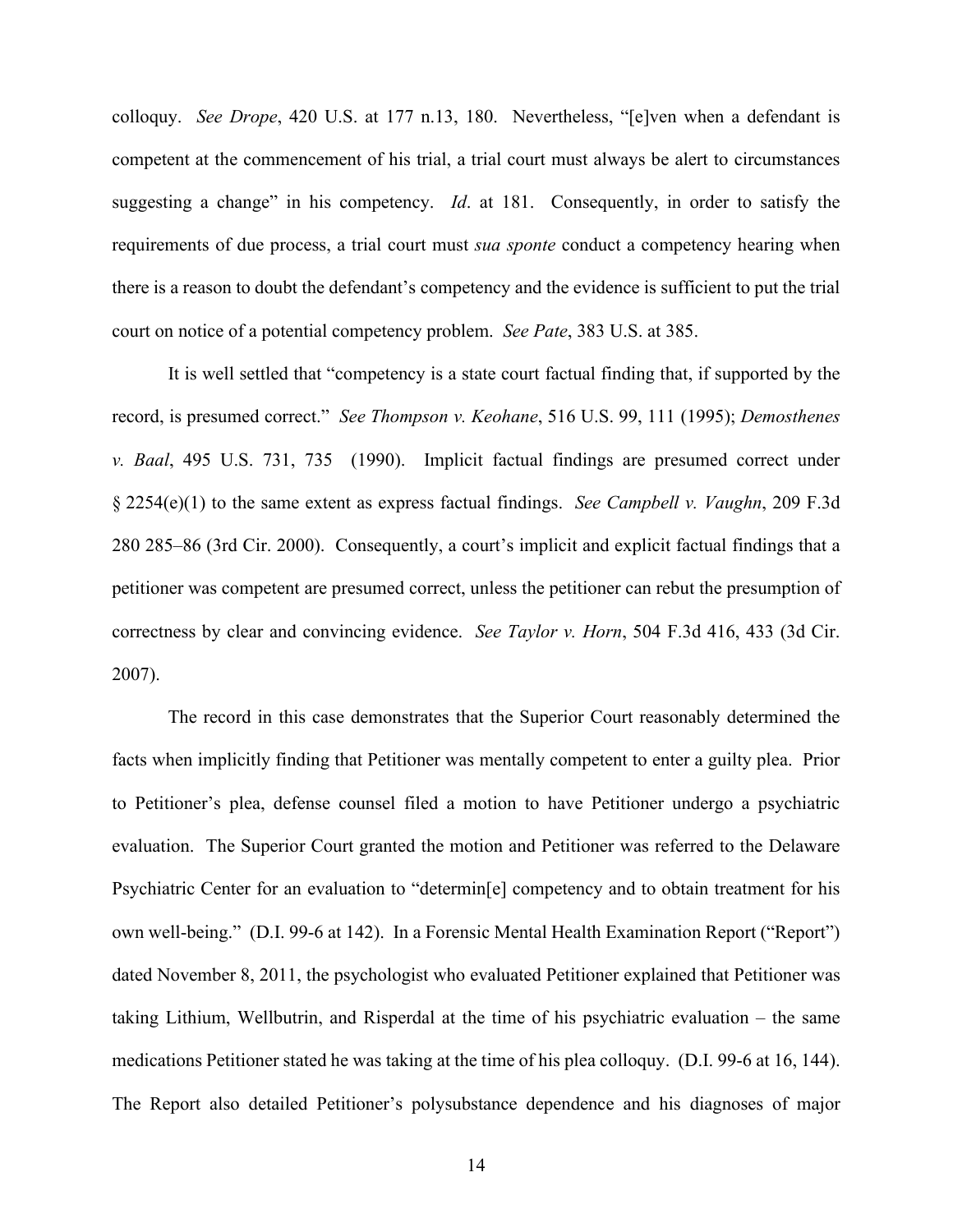depressive disorder and personality disorder with antisocial and borderline traits, finding that those factors did not "appear at present to impede [Petitioner's] capacities to understand his legal case, or to work with his attorney." (D.I. 99-6 at 154). The Report then concluded that Petitioner "possesses adequate factual and ration understanding of this pending legal case, as well as adequate capacity to assist in his own defense, and is therefore *competent to stand trial*." (D.I. 99-6 at 154) (emphasis in original).

The Report was provided to the Superior Court on December 1, 2011 and Petitioner's plea colloquy occurred on January 9, 2012. At the opening of the plea colloquy, defense counsel briefly mentioned Petitioner's mental health evaluation, the fact that he was taking prescription medication, and the fact that he had been determined to be competent. Defense counsel stated that he had met with Petitioner on several occasions and that Petitioner was able to understand and comprehend everything they had discussed. Defense counsel also informed the Superior Court that he believed Petitioner was entering the plea knowingly, intelligently, and voluntarily. Thereafter, the Superior Court asked Petitioner: (1) if he was currently taking medication; (2) to identify the medication; (3) if he was feeling well enough to enter a plea; and (4) if he understood everything defense counsel had represented to the court regarding the charges against Petitioner, the potential sentences, and Petitioner's competency evaluation. (D.I. 99-6 at 15-16). Petitioner was articulate and lucid in his affirmative responses to the Superior Court's questions. Petitioner indicated that he had discussed his guilty plea with defense counsel, understood the plea and rights he was waiving, and understood the nature and consequences of the proceeding. Petitioner was aware enough to indicate that, although he and defense counsel had reviewed the plea agreement and Truth-in-Sentencing guilty plea form, they had not reviewed the indictment. The Superior Court provided defense counsel an opportunity to review the indictment with Petitioner. After confirming that Petitioner understood the charges in the indictment, the representations on the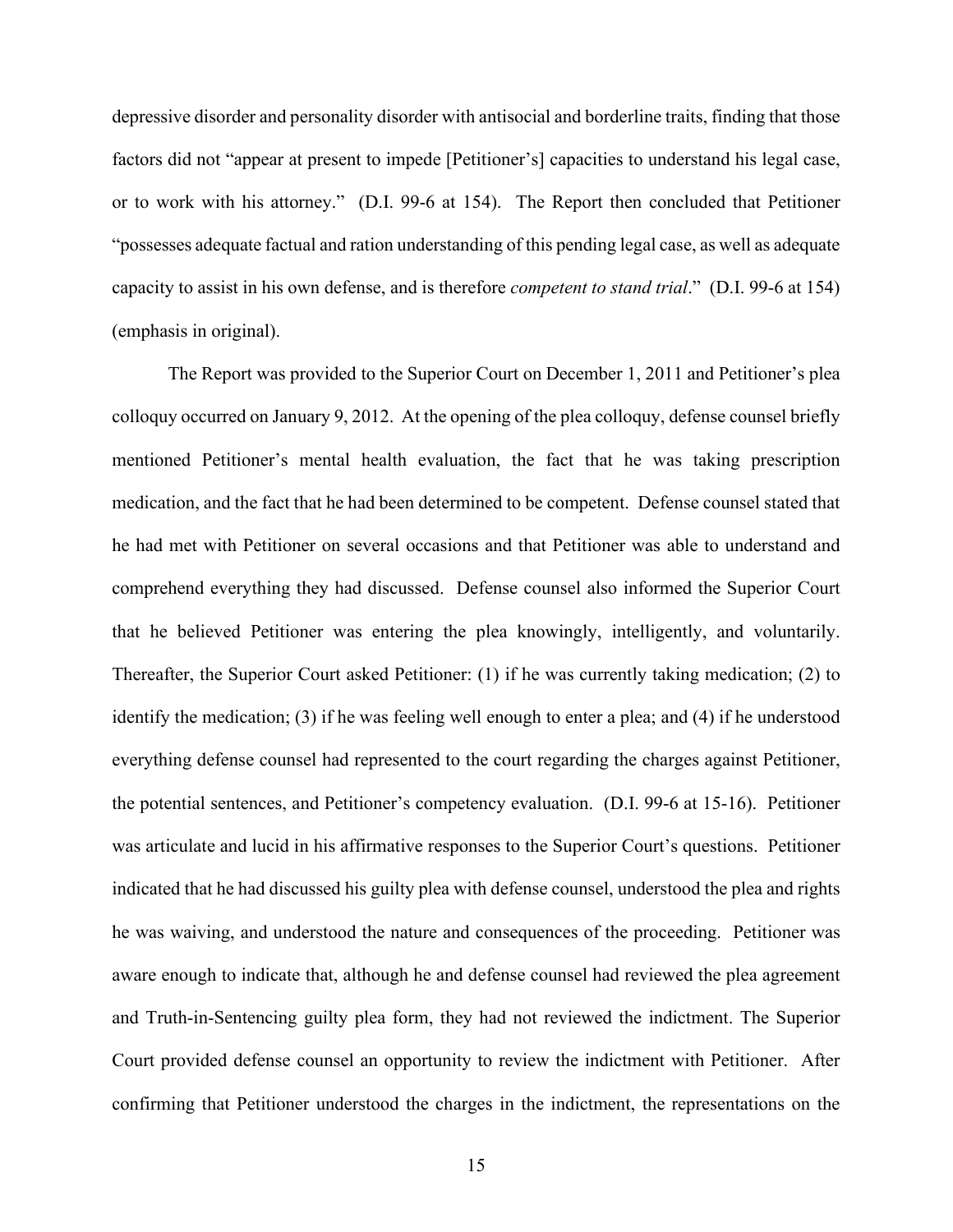Truth-in-Sentencing form, and that Petitioner was entering a guilty plea because he committed the crimes, the Superior Court concluded that Petitioner's plea was "knowingly, intelligently, and voluntarily given." (D.I. 99-6 at 17).

Petitioner contends that his appearance in court wearing a straight-jacket, restraint mittens, and a spit mask coupled with his medication regimen triggered the Superior Court's duty to conduct an independent inquiry into his competency. The Court disagrees. Petitioner himself acknowledges that the straight-jacket and "restraints were needed due to [his] propensity to harm himself and being under suicide watch." (D.I. 102 at 5). And, although the improper administration of psychiatric medicine can render an individual temporarily incompetent,<sup>[9](#page-16-0)</sup> the fact that a defendant is taking medication for mental health issues does not *per se* render a defendant incompetent to stand trial or automatically trigger a court's duty to conduct an independent competency determination. *See, e.g., Layne v. Moore*, 90 F. App'x 418, 423 (3d Cir. 2004) (the fact that petitioner was taking medications "in itself does not show that he was mentally incompetent."); *Sheley v. Singletary*, 955 F.2d 1434, 1439 (11th Cir. 1992) (when determining the adequacy of a court's inquiry into a defendant's competency, the "focus [. . .] is what the trial court did in light of what it knew."); *Chichakly v. United States*, 926 F.2d 624, 631-32 (7th Cir. 1991) (even if a defendant alleges that he was incompetent due to psychiatric medications, "[t]here is certainly no need to conduct a competency hearing when there is no evidence before the Court of incompetency and when the defense attorney failed to request one and neither the prosecuting attorney nor the judge saw a need for one."). Rather, when presented with "significant evidence" that the defendant "has recently taken drugs, the court has the obligation to inquire further *before* 

<span id="page-16-0"></span>

<sup>9</sup> *See Riggins v. Nevada*, 504 U.S. 127, 137 (1992).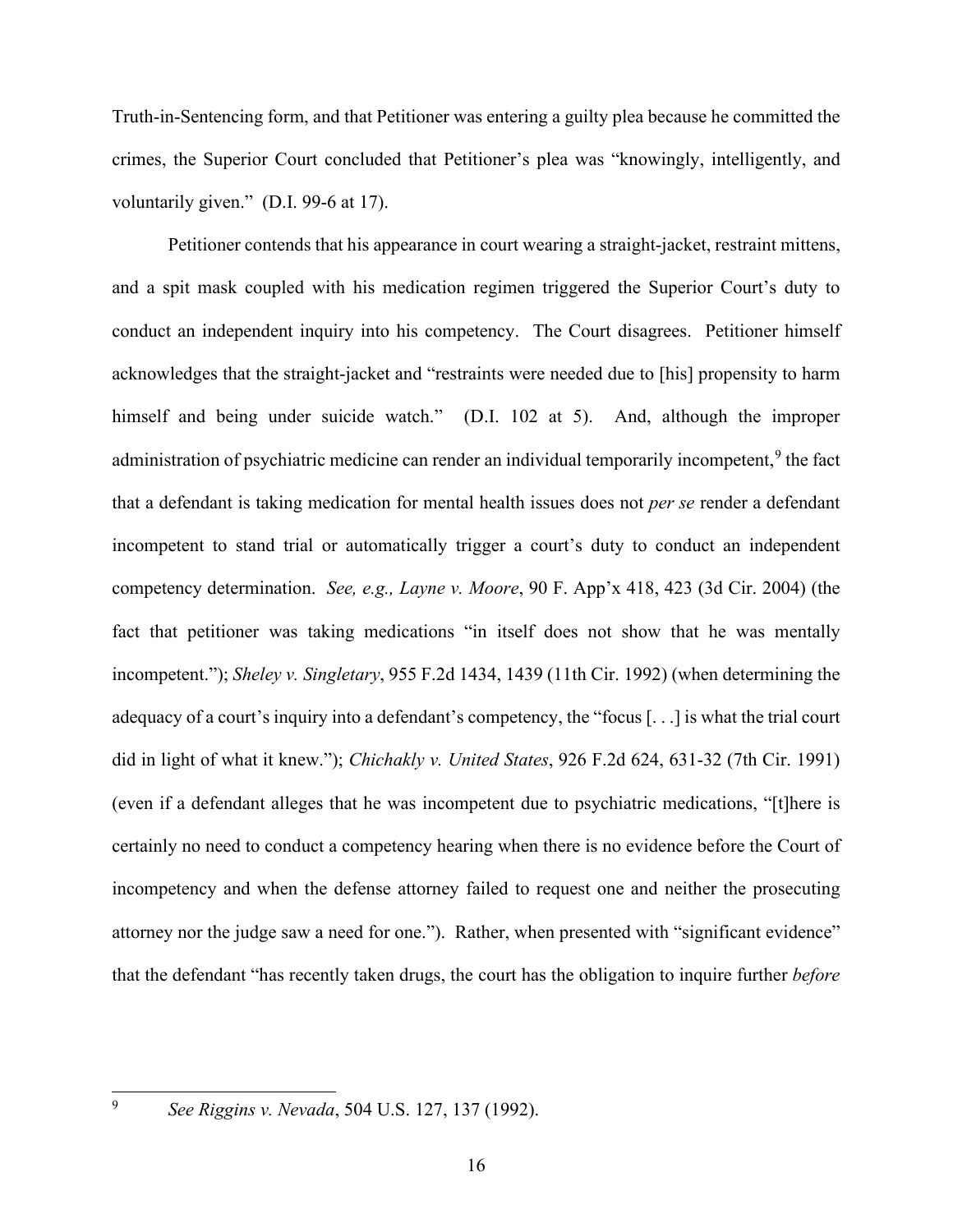*determining that a competency hearing is necessary*." *United States v. Col*e, 813 F.2d 43, 47 (3d Cir. 1987) (emphasis added).

The record in this case shows that the Superior Court satisfied its obligation to make a threshold inquiry into whether a more thorough and independent inquiry into Petitioner's competency was necessary. Defense counsel informed the Superior Court that he had several meetings with Petitioner and believed Petitioner understood the proceeding and could make a reasoned decision to plead guilty. Petitioner told the Superior Court that he was on medication and was able to identify the medication. The Superior Court asked Petitioner if he understood what was going on during the colloquy, and Petitioner answered affirmatively. Significantly, the Superior Court was able to assess Petitioner's demeanor when answering its questions, and also knew that Petitioner had been declared competent to enter a plea. Nothing in this record of the plea colloquy indicates that Petitioner did not understand the nature of the proceedings against him or that he could not consult with defense counsel to assist in his case. *See Indiana v. Edwards*, 554 U.S. 164, 170 (2008); *United States v. Lessner*, 498 F.3d 185, 96 (3d Cir. 2007). Thus, given Petitioner's failure to provide clear and convincing evidence to the contrary, the Court accepts the Superior Court's implicit factual determination that Petitioner was competent to enter a guilty plea.[10](#page-17-0)

<span id="page-17-0"></span> $10$  To the extent Petitioner argues that a psychiatric evaluation ordered by the Delaware Superior Court in February 2015 is relevant to the Court's instant analysis, the argument is unavailing. As a factual matter, the Superior Court did not order a new competency evaluation, but rather, ordered a psychiatric evaluation to "[d]etermine psychiatric or psychological treatment." (D.I. 21-1 at 1). Additionally, an evaluation of Petitioner's competency performed years after he entered his guilty plea has no bearing on the determination of his competency at the time of his guilty plea. For these reasons, the Court also rejects Petitioner's contention that the transcript of the clarification of his sentence that occurred in May and June 2016 demonstrates "his lack of mental ability to know what occurred in January 2012." (D.I. 102 at 7).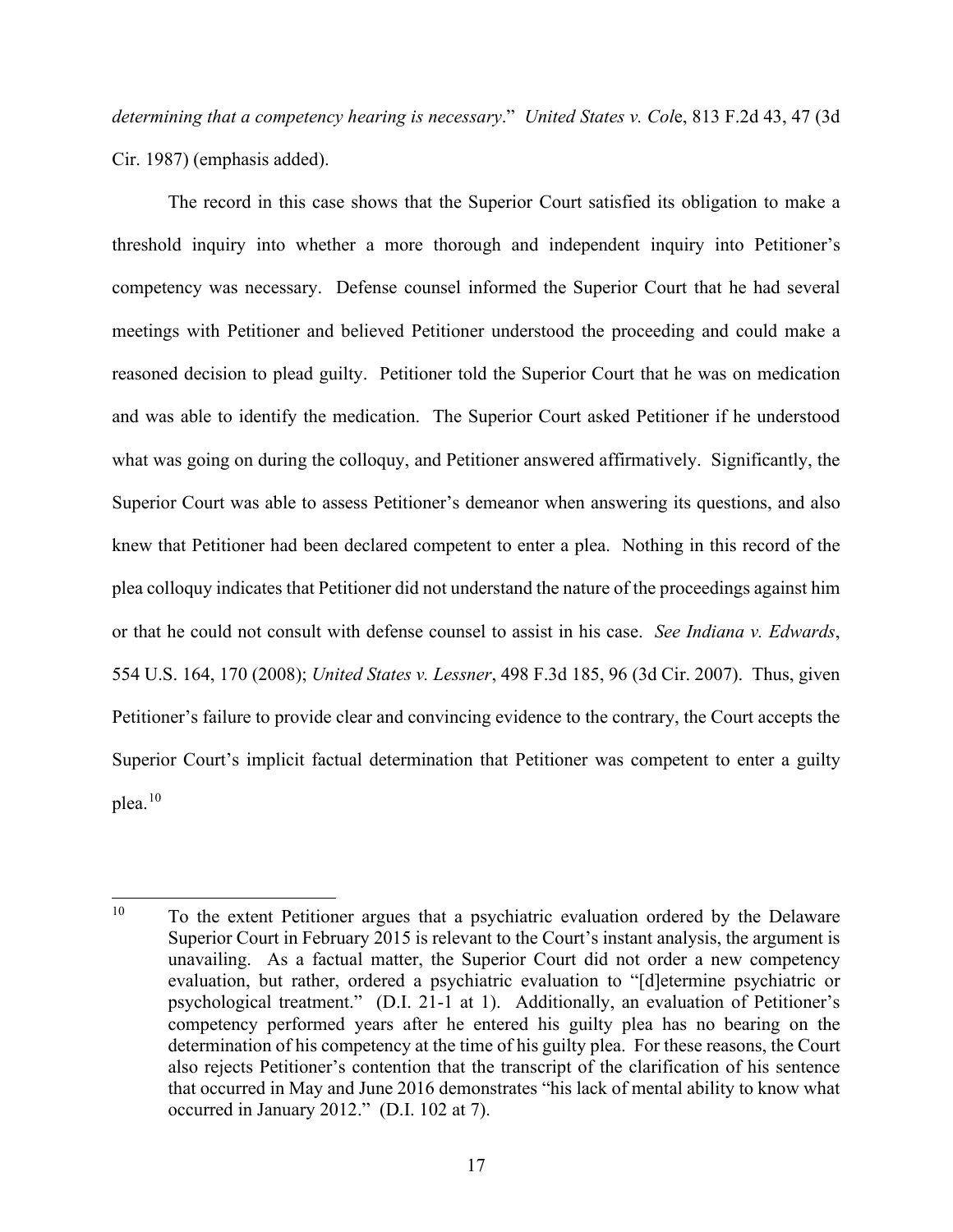Having found that the Superior Court reasonably determined the facts when implicitly concluding that Petitioner was legally competent to enter a guilty plea, the Court must next determine if the Superior Court's conclusion that Petitioner's guilty plea was voluntary, knowing, and intelligent was contrary to, or based upon an unreasonable application of, clearly established federal law. In cases where the petitioner's conviction rests on a guilty plea, the "focus of federal habeas inquiry is the nature of [defense counsel's] advice and the voluntariness of the plea, not the existence as such of an antecedent constitutional infirmity." *Tollett v. Henderson*, 411 U.S. 258, 266 (1973). The voluntariness of a plea "can be determined only by considering all of the relevant circumstances surrounding it." *Brady v. United States*, 397 U.S. 742, 749 (1970). When assessing the voluntary nature of a plea, the representations made by a defendant under oath during a guilty plea colloquy "constitute a formidable barrier in any subsequent collateral proceedings" and "carry a strong presumption of verity." *Blackledge v. Allison*, 431 U.S. 63, 74 (1977). As explained by the Third Circuit, "[t]he ritual of the [plea] colloquy is but a means toward determining whether the plea was voluntary and knowing. A transcript showing full compliance with the customary inquiries and admonitions furnishes strong, although not necessarily conclusive, evidence that the accused entered his plea without coercion and with an appreciation of its consequences." *United States v. Stewart*, 977 F.2d 81, 84 (3d Cir. 1992).

Here, although that the Superior Court did not reference federal law when denying Petitioner's arguments that his guilty plea was involuntary because he was not properly informed about the effect of his 2009 Pennsylvania conviction and because his confession was coerced, the Superior Court's decision was not contrary to clearly established federal law because it cited Delaware cases which articulate the standard in *Blackledge*. [11](#page-18-0) The Court also concludes that the

<span id="page-18-0"></span><sup>11</sup> The Superior Court cited *State v. Harden*, 1998 WL 735879, \*5 (Del. Super. Ct. 1998) and *State v. Stuart*, 2008 WL 4868658, \*3 (Del. Super. Ct. 2008). These cases either cite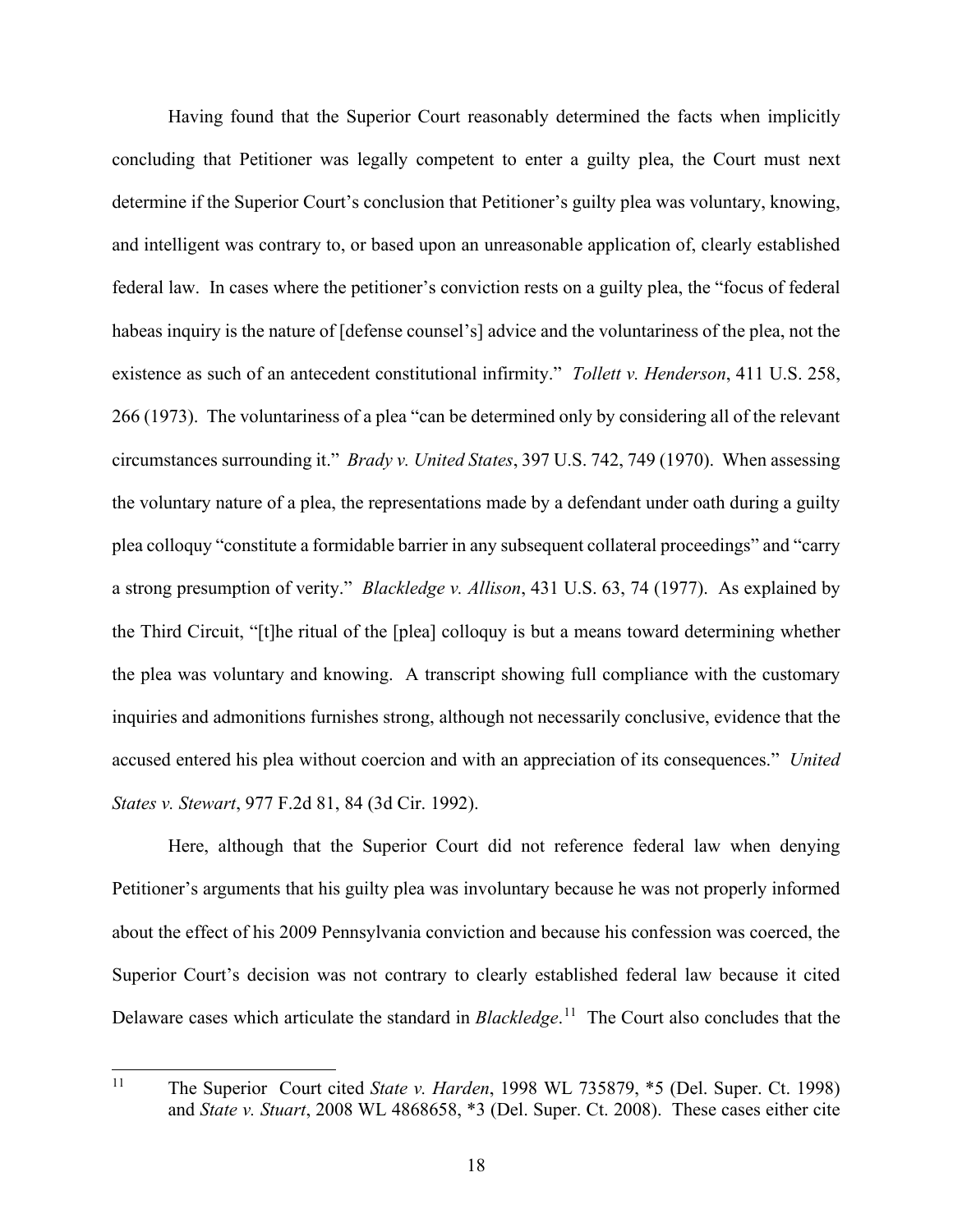Superior Court did not unreasonably apply clearly established federal law when denying Claim Two. The transcript of Petitioner's plea colloquy demonstrates that Petitioner was informed that he would be declared a habitual offender and that his 2009 Pennsylvania conviction would serve as one of the three predicate convictions. (D.I. 99-6 at 15). The transcript contains his clear and explicit statements that he had discussed his case with defense counsel and understood that, if sentenced as a habitual offender, he faced a minimum mandatory sentence of 25 years to life for the first-degree robbery charge. He responded affirmatively when asked if he was "freely and voluntarily pleading guilty to these charges," and responded negatively when asked if "anyone threatened or forced [him] to enter in this plea." (D.I. 99-6 at 17). In turn, the Truth-In-Sentencing Guilty Plea Form signed by Petitioner indicates that he knowingly and voluntarily entered into his plea agreement; he had not been promised anything not contained in the plea agreement; he was not forced or threatened to enter the plea agreement; and he knew he faced a possible maximum sentence of life under the criminal penalty statutes, with a minimum mandatory sentence of twentyfive years. (D.I. 99-6 at 19).

Petitioner has failed to provide compelling evidence as to why the statements he made during the plea colloquy and on the Truth-in-Sentencing Form should not be presumptively accepted as true. Therefore, based on the aforementioned record, the Court concludes that the Superior Court reasonably applied *Blackledge* in holding that Petitioner was bound by the representations he made during the plea colloquy and on the Truth-In-Sentencing form. Accordingly, the Court will deny Claim Two for failing to satisfy the standard articulated in  $§$  2254(d).

to *Blackledge* and articulate the same standard or cite to other Delaware decisions which cite *Blackledge*.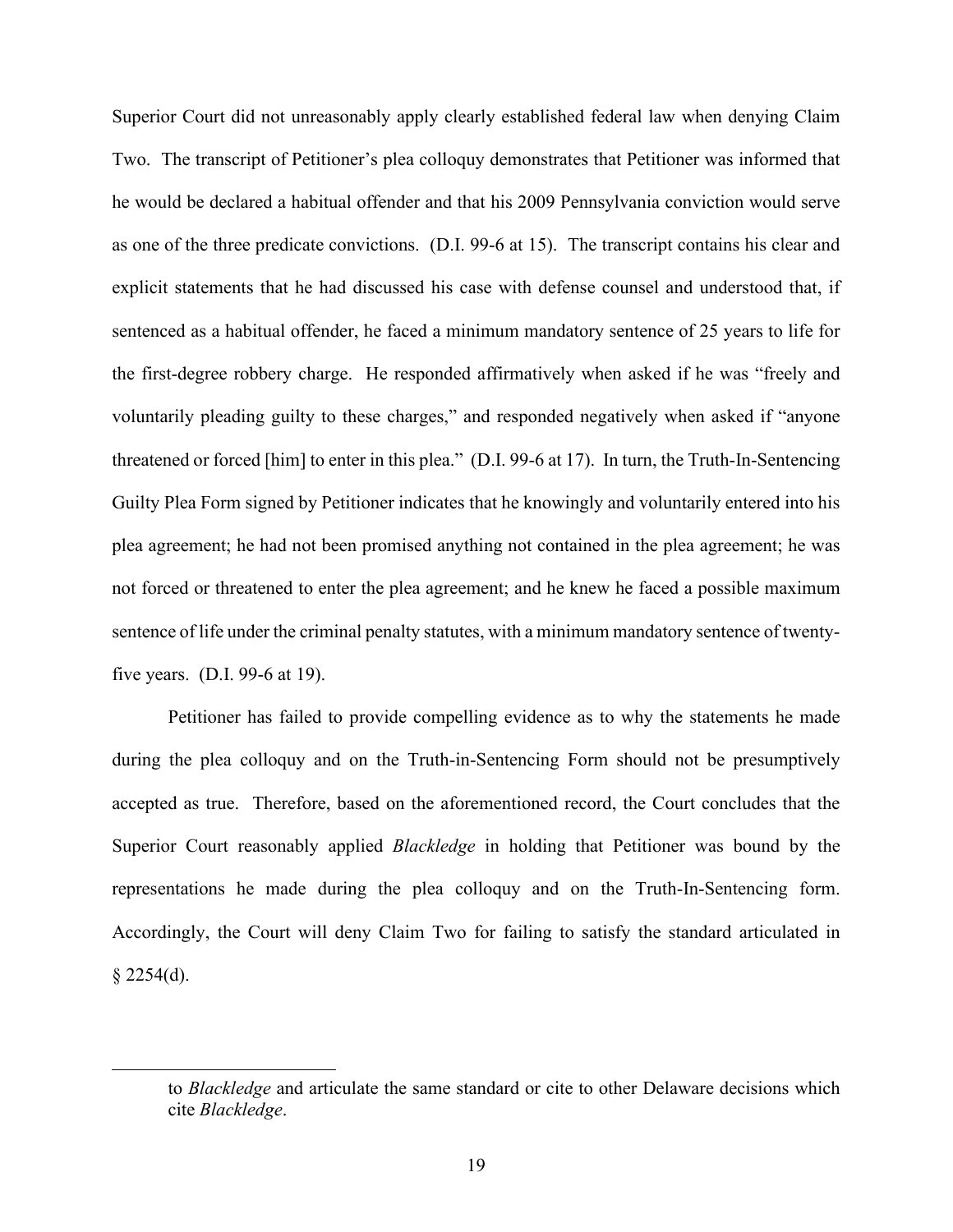### **C. Claim Three: Ineffective Assistance of Counsel**

As a general rule, ineffective assistance of counsel claims are reviewed pursuant to the two-pronged standard established in *Strickland v. Washington*, 466 U.S. 668 (1984). Under the first *Strickland* prong, the petitioner must demonstrate that "counsel's representation fell below an objective standard of reasonableness," with reasonableness being judged under professional norms prevailing at the time counsel rendered assistance. *Strickland*, 466 U.S. at 688. The second *Strickland* prong requires the petitioner to demonstrate "there is a reasonable probability that, but for counsel's error the result would have been different." *Id*. at 687–96. A reasonable probability is a "probability sufficient to undermine confidence in the outcome." *Id*. at 688. In the context of a guilty plea, a petitioner satisfies *Strickland*'s prejudice prong by demonstrating that, but for counsel's error, there is a reasonable probability that he would have insisted on proceeding to trial instead of pleading guilty. *See Hill v. Lockhart*, 474 U.S. 52, 58 (1985). A petitioner must make concrete allegations of actual prejudice and substantiate them or risk summary dismissal. *See Wells v. Petsock*, 941 F.2d 253, 259-60 (3d Cir. 1991); *Dooley v. Petsock*, 816 F.2d 885, 891-92 (3d Cir. 1987). A court can choose to address the prejudice prong before the deficient performance prong, and reject an ineffective assistance of counsel claim solely on the ground that the defendant was not prejudiced. *See Strickland,* 466 U.S. at 698. Finally, although not insurmountable, the *Strickland* standard is highly demanding and leads to a "strong presumption that counsel's conduct falls within the wide range of reasonable professional assistance." *Strickland*, 466 U.S. at 689.

In *United States v. Cronic*, 466 U.S. 648, 659 n. 25 (1984), the United States Supreme Court articulated a very limited exception to *Strickland*'s prejudice requirement, holding that there are three situations in which prejudice caused by an attorney's performance will be presumed: where the defendant is completely denied counsel at a critical stage; where "counsel entirely fails to subject the prosecution's case to meaningful adversarial testing;" or where the circumstances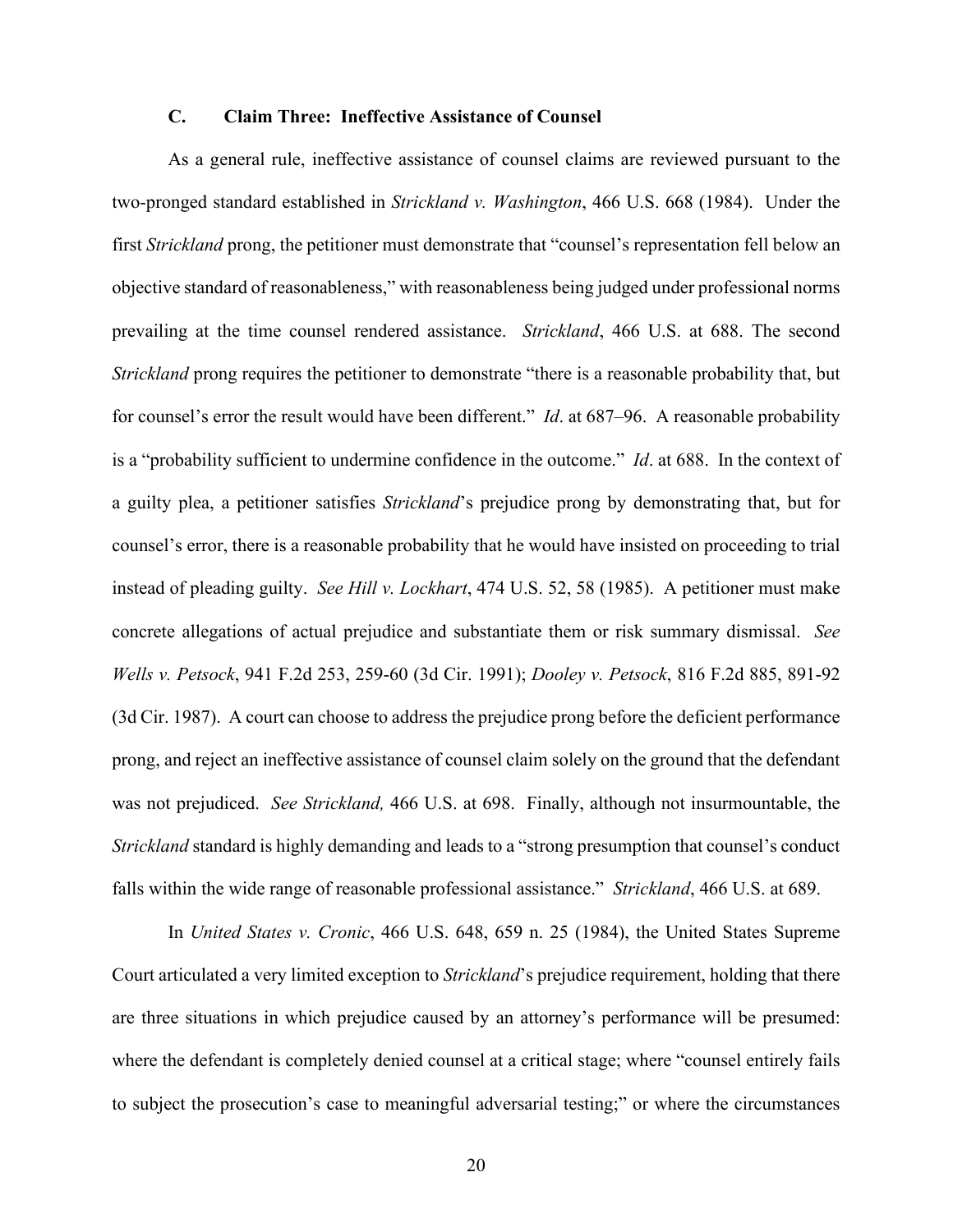are such that there is an extremely small likelihood that even a competent attorney could provide effective assistance, such as when the opportunity for cross-examination has been eliminated. *See Cronic*, 466 U.S. at 659 & n.25. With respect to exception two, the *Cronic* presumption of prejudice only applies when counsel has completely failed to test the prosecution's case throughout the entire trial. *See Bell v. Cone*, 535 U.S. 685, 697 (2002).

In Claim Three, Petitioner contends that defense counsel provided ineffective assistance by: (1) failing file a motion to suppress based on Petitioner's assertion that his confession was coerced (D.I. 3 at 7); (2) failing to keep him informed of discovery (*Id*.); (3) not consistently communicating with Petitioner during the time-period leading up to the guilty plea because of the restrictions placed on Petitioner's access to phone and mail (*Id*.); and (4) letting another public defender represent him during the preliminary hearing (D.I. 16 at 1).

The record reveals that Petitioner did not present sub-argument four concerning a different public defender representing him during his preliminary hearing to the Delaware Supreme Court in any of his state post-conviction proceedings. Although the Court concurs with the State's assertion that this particular sub-argument is therefore procedurally barred from habeas review, the Court will deny the argument as meritless. As Petitioner concedes that he was represented by a substitute assistant public defender during his preliminary hearing, *Cronic* is inapplicable to Petitioner's instant complaint. His argument also fails to warrant relief under *Strickland* and *Hill*, because he does not assert any specific allegations of deficient performance or prejudice with respect to the representation provided by the substitute assistant public defender.

As for the remaining sub-arguments in Claim Three, the Delaware Supreme Court rejected the arguments as meritless in Petitioner's first Rule 61 appeal after reviewing them under a standard identical to the *Strickland/Hill* standard. In his Reply, Petitioner asserts that the Delaware Supreme Court erred by applying the *Strickland/Hill* standard to these three sub-arguments of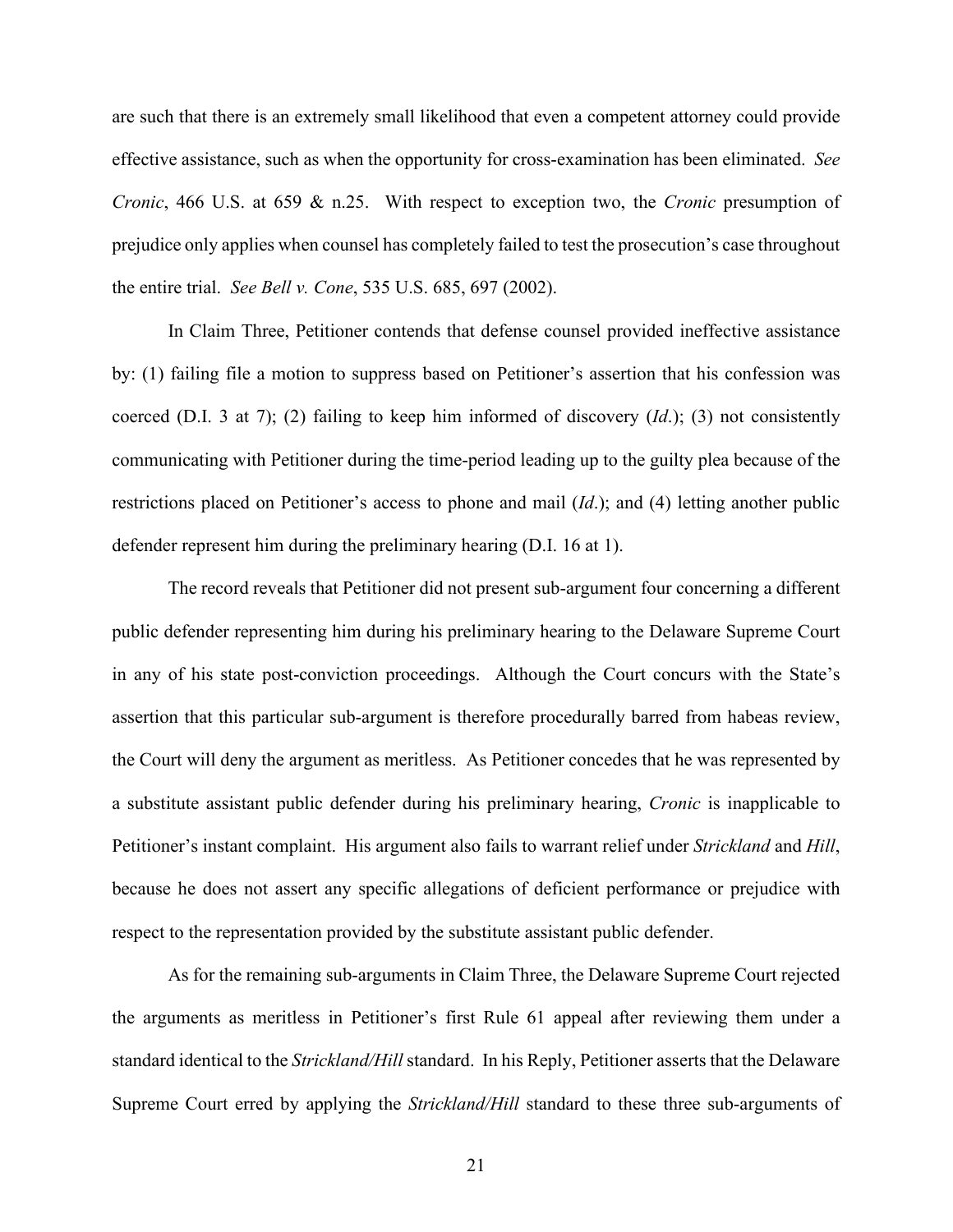Claim Three because it should have presumed prejudice pursuant to *Chronic* . (D.I. 102 at 7) He argues that defense "counsel entirely failed to subject the prosecution's case to meaningful adversarial testing" by "fail[ing] to provide and discuss discovery [and] review all the evidence with [Petitioner]." (D.I. 102 at 8).

Given Petitioner's presentation, the Court construes the remainder of Claim Three as alleging that Petitioner's case falls within the second exception identified in *Cronic*. Petitioner, however, cannot demonstrate that he suffered the complete lack of representation required to invoke the *Cronic* exception. The record reveals that defense counsel filed a motion for reduction of bail, a motion to have Petitioner undergo a psychiatric evaluation, and negotiated a plea offer that provided a substantial benefit to Petitioner. Accordingly, *Cronic* is inapplicable, and the Court will consider Petitioner's remaining three ineffective assistance of counsel allegations under *Strickland* and *Hill.*

Turning to the first prong of the  $\S 2254(d)(1)$  inquiry, the Court notes that the Delaware Supreme Court did not specifically apply the *Strickland/Hill* standard when affirming the Superior Court's decision. Nevertheless, the Court concludes that the Delaware Supreme Court's decision was not contrary to *Strickland* or *Hill*, because the Delaware cases<sup>[12](#page-22-0)</sup> cited by the Delaware Supreme Court refer to the applicable precedent. *See Fahy v. Horn,* 516 F.3d 169, 196 (3d Cir. 2008) (Supreme Court of Pennsylvania's decision was not "contrary to" clearly established Federal law because appropriately relied on its own state court cases, which articulated the proper standard derived from Supreme Court precedent); *Williams,* 529 U.S. at 406 ("[A] run-of-the-mill statecourt decision applying the correct legal rule from [Supreme Court] cases to the facts of a prisoner's case [does] not fit comfortably within  $\S 2254(d)(1)$ 's 'contrary to' clause'').

<span id="page-22-0"></span><sup>12</sup> The Delaware Supreme Court cited to *Foote v. State*, 38 A.3d 1254 (Table), 2012 WL 562791 (Del. Feb. 21, 2012), which cited to cases that relied on *Strickland* and *Hill*.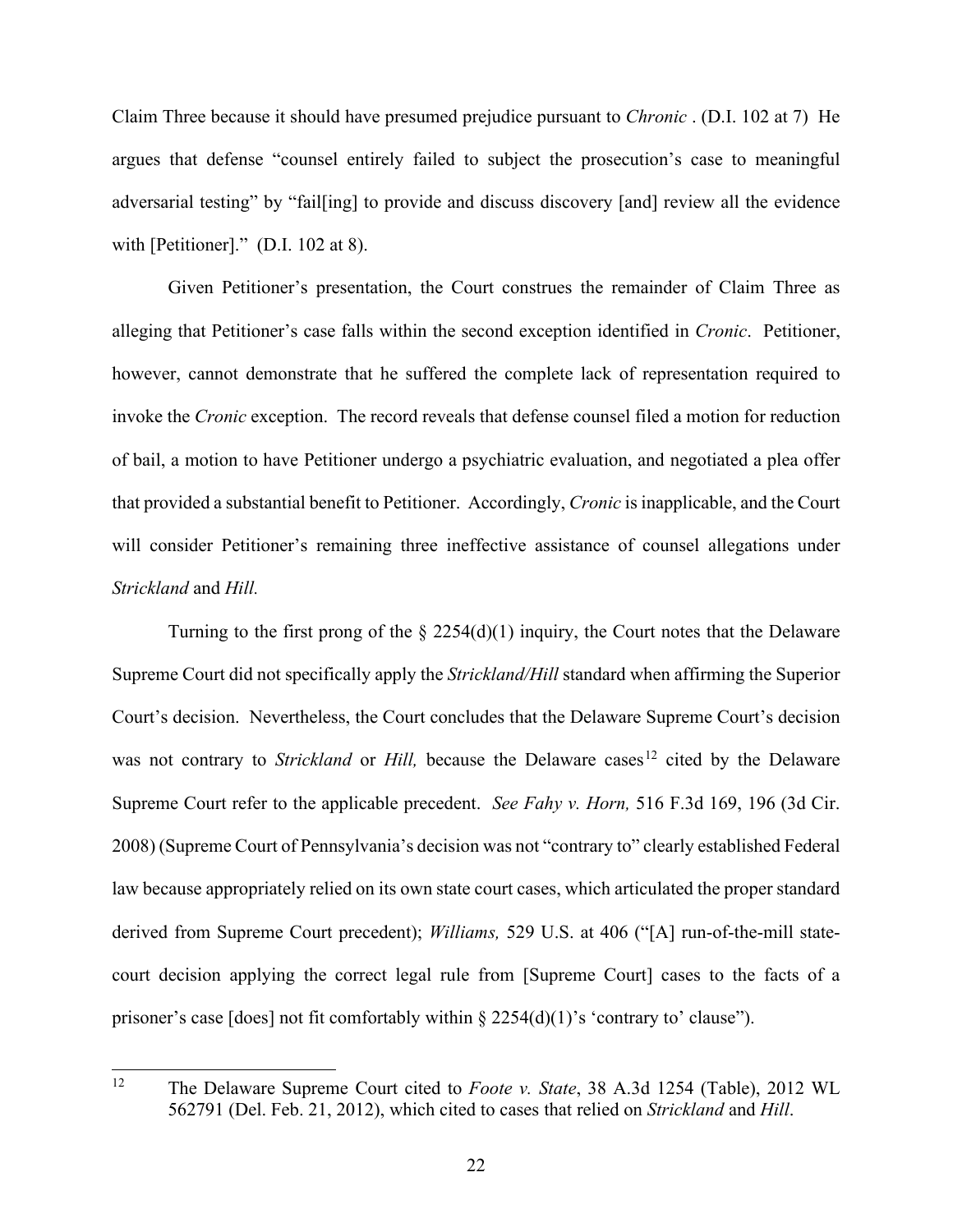The Delaware Supreme Court also reasonably applied clearly established federal law when denying the first three sub-arguments in Claim Three. Citing to Delaware precedent articulating the same principles set forth in *Blackledge*, the Delaware Supreme Court determined that Petitioner failed to satisfy the prejudice prong of *Strickland* and *Hill* because the record reflected "that the plea provided a substantial benefit to [Petitioner], and that [Petitioner] discussed the plea extensively with his trial counsel and was satisfied with trial counsel's representation." *West*, 2014 WL 4264922, at \*2. As previously discussed with respect to Claim Two, Petitioner has failed to provide any compelling reason as to why the statements he made during the plea colloquy should not be presumptively accepted as true. Consequently, the Court finds that the Delaware Supreme Court reasonably applied *Blackledge* in holding Petitioner bound by the representations he made during his plea colloquy.

Given this determination, the Court further concludes that the Delaware Supreme Court reasonably applied the *Strickland/Hill* standard in holding that Petitioner failed to demonstrate that he suffered actual prejudice as a result of defense counsel's actions. Accordingly, the Court will deny Claim Three for failing to satisfy the standard in § 2254(d).

#### **D. Claim Four: Coerced Confession**

In Claim Four, Petitioner contends that his confession was coerced because the "arresting officers told me they would kill me if I didn't confess." (D.I. 3 at 12). On post-conviction appeal, the Delaware Supreme Court denied Claim Four as waived by Petitioner's guilty plea. *See West*, 2014 WL 4264922, at \*2.

As articulated by the Supreme Court in *Tollett v. Henderson*:

[A] guilty plea represents a break in the chain of events which has preceded it in the criminal process. When a criminal defendant has solemnly admitted in open court that he is in fact guilty of the offense with which he is charged, he may not thereafter raise independent claims relating to the deprivation of constitutional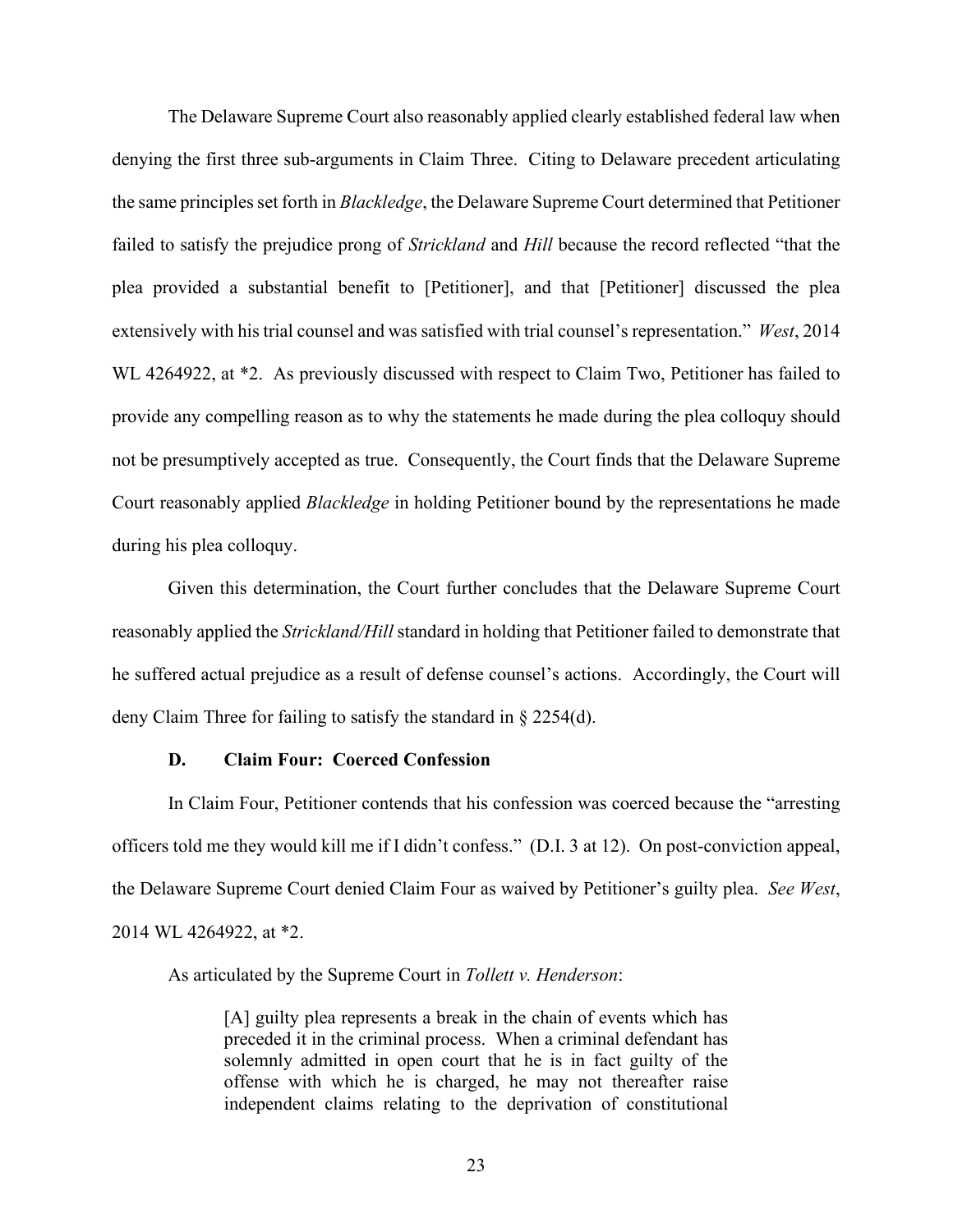rights that occurred prior to the entry of the guilty plea. He may only attack the voluntary and intelligent character of the guilty plea by showing that the advice he received from counsel was [constitutionally ineffective].

*Tollett v. Henderson*, 411 U.S. 258, 267 (1973). A voluntary and knowing guilty plea bars a defendant from raising antecedent non-jurisdictional<sup>[13](#page-24-0)</sup> constitutional violations "not logically inconsistent with the valid establishment of factual guilt and which do not stand in the way of conviction if factual guilt is established." *Menna v. New York*, 423 U.S. 61, 62 n. 2 (1975).

Once again, although the Delaware Supreme Court did not reference federal law when denying Claim Four, its decision was not contrary to clearly established federal law because it appropriately relied on Delaware case law articulating the proper federal standard. Additionally, because Petitioner's plea was counseled, knowing, and voluntary, the Delaware Supreme Court's denial of Claim Four did not involve an unreasonable application of *Tollett* or *Menna*. Accordingly, the Court will deny Claim Four for failing to satisfy the standard in § 2254(d).

# **E. Claim Five: Denial of Sixth Amendment Right to Counsel**

In his final Claim, Petitioner appears to argue that he was denied his Sixth Amendment right to counsel of choice because, due to the "severe nature of [his] confinement" (including "deprivation of phone and mail privileges as well as visits"), he "was not aware [his] family had offered to cover the fee for private counsel." (D.I. 16; D.I. 99-5 at 1). He also appears to argue that he was deprived of his Sixth Amendment right of access to counsel because the conditions of his confinement prevented him from discussing his case privately with defense counsel. (D.I. 16; D.I. 99-3 at 187). Based on the foregoing, the Court views Claim Six as alleging that the conditions

<span id="page-24-0"></span><sup>&</sup>lt;sup>13</sup> As explained by the Court of Appeals for the Tenth Circuit, the term non-jurisdictional is somewhat confusing; rather, "[t]he most accurate statement of the law would be . . . [that a] guilty plea waives all defenses except those that go to the court's subject-matter jurisdiction and the narrow class of constitutional claims involving the right not to be haled into court." *United States v. DeVaughn*, 694 F.3d 1141, 1193 (10th Cir. 2012).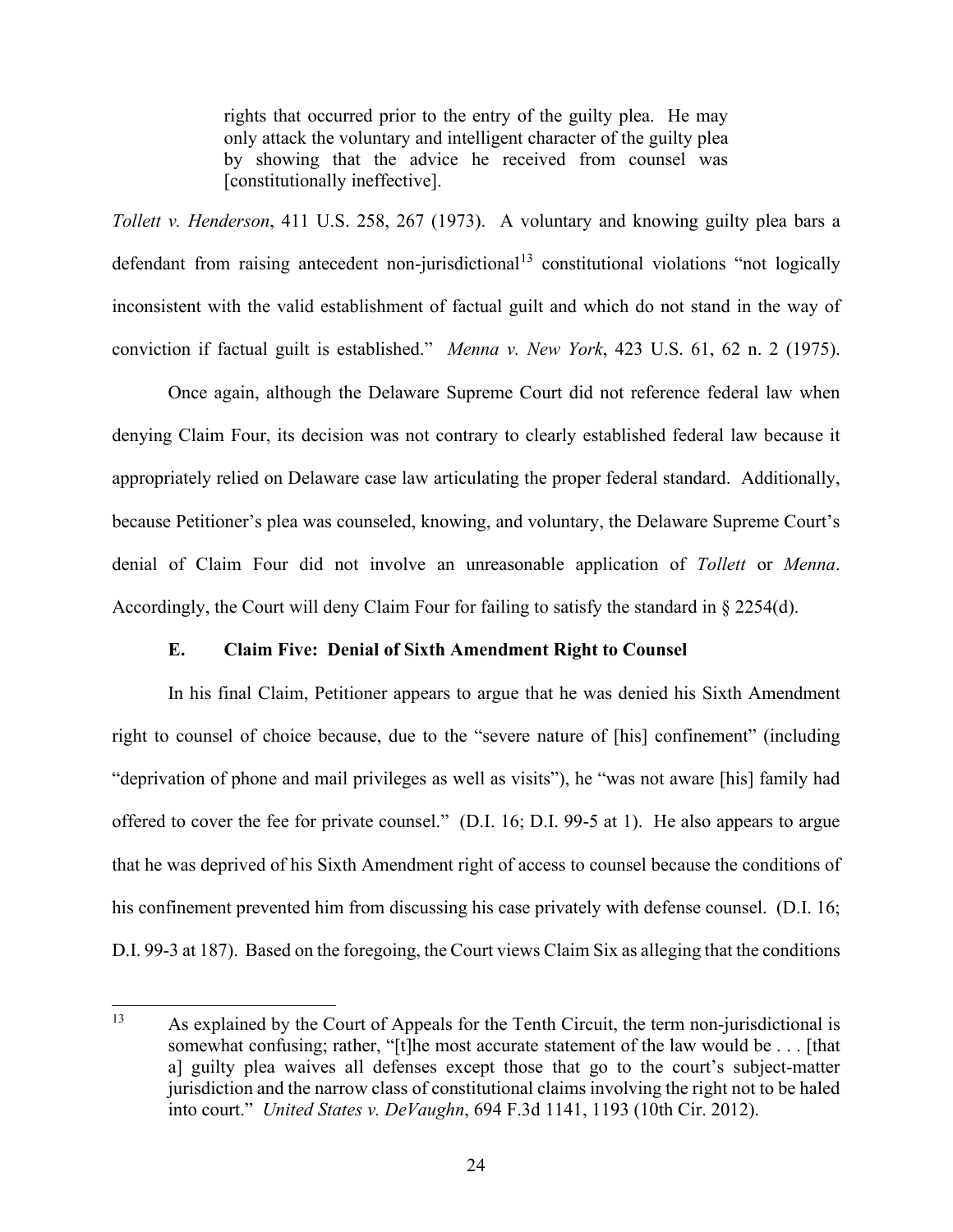of Petitioner's confinement constructively deprived him of his Sixth Amendment right of access to counsel and his right to counsel of choice. Petitioner vaguely asserted these arguments in his first Rule 61 proceeding, but the Delaware state courts did not address them. For the following reasons, the Court concludes that both arguments lack merit.

#### **1. Right to counsel-of-choice**

Although the Sixth Amendment guarantees a criminal defendant an absolute right to the assistance of counsel, it does not guarantee a defendant an absolute right to counsel of his choice. *See Wheat v. United States*, 486 U.S. 153, 159 (1988); *United Sates v. Gonzalez-Lopez*, 548 U.S. 140, 151-52 (2006). "[T]he essential aim of the [Sixth] Amendment is to guarantee an effective advocate for each criminal defendant rather than to ensure that a defendant will inexorably be represented by the lawyer whom he prefers." *Wheat*, 486 U.S. at 159. A defendant has "the right to be represented by an otherwise qualified attorney whom that defendant can afford to hire, or who is willing to represent the defendant even though he is without funds." *Caplin & Drysdale, Chartered v. United States*, 491 U.S. 617, 624-25 (1989). An erroneous deprivation of the right to choice of counsel constitutes a structural error requiring reversal of a criminal defendant's conviction. *See Gonzalez-Lopez*, 548 U.S. at 150. Importantly, however, the Sixth Amendment right to counsel of choice does not extend beyond a defendant's right to spend his own nonforfeitable assets. *See United States v. Jamieson*, 427 F.3d 394, 405 (6th Cir. 2005).

Here, Petitioner does not allege that (a) he was denied the right to use his own assets to retain a private attorney; (b) he was unhappy with defense counsel's representation during the pretrial stage and communicated that dissatisfaction to the Superior Court; and/or (c) he requested and was denied substitute counsel. Notably, during the plea colloquy, Petitioner did not express any dissatisfaction with defense counsel's representation when asked if he had any questions or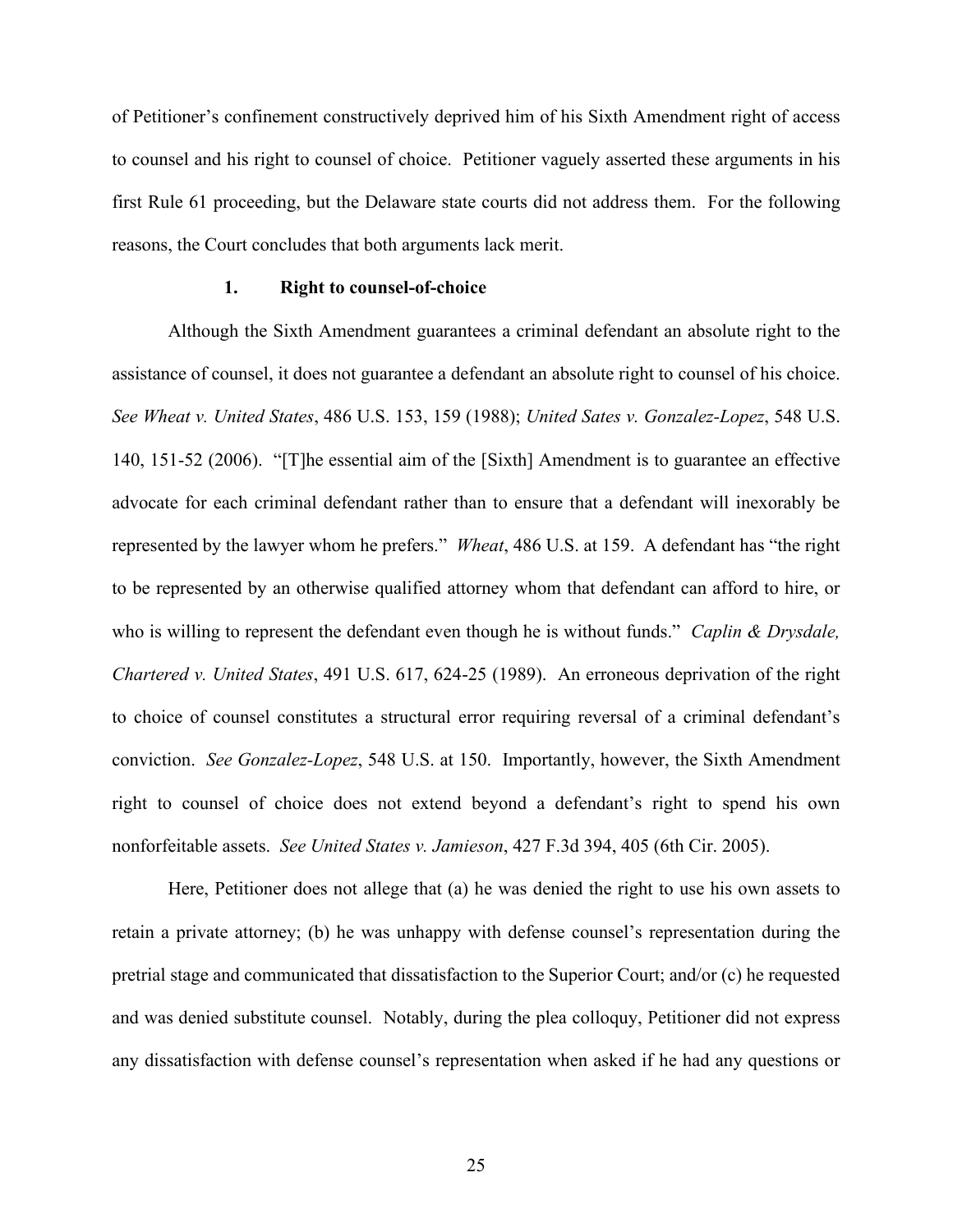concerns. (D.I. 99-6 at 17). Thus, Petitioner has failed to demonstrate how the conditions of his pre-trial confinement constructively or actually deprived him of his right to counsel of choice.

#### **2. Right of access to counsel**

The Sixth Amendment guarantee of counsel includes the "opportunity for . . . counsel to confer, to consult with the accused, and to prepare his defense." *Avery v. Alabama*, 308 U.S. 444, 446 (1940). Complete denial of the assistance of counsel – whether real or constructive – is *per se* reversible error. *See Perry v. Leeks*, 488 U.S. 272, 280 (1989). Nevertheless, not every restriction on counsel's access to the defendant constitutes a deprivation of the right to counsel in violation of the Sixth Amendment. *See id*. at 280-85 (holding that prohibition of consultation between defendant and defense counsel during brief recess between defendant's testimony on direct and cross-examination did not amount to complete denial of counsel).

In this case, even if the conditions of Petitioner's confinement rendered defense counsel's representation of Petitioner more difficult, those difficulties did not amount to a complete denial of access to counsel. Petitioner was represented by defense counsel when he entered his guilty plea. Defense counsel stated, without correction or objection by Petitioner, "I've met with [Petitioner] on a number of different occasions . . . And he has been able to understand and comprehend everything we've discussed." (D.I. 99-6 at 15). When viewed in context with defense counsel's unopposed statement regarding meeting with Petitioner several times before the plea colloquy, Petitioner's instant bald and unsupported assertion does not explain how the lack of privacy and restrictions on his access to the phone, mail, and passing documents deprived him of his access to counsel.

Accordingly, the Court will deny Claim Five as meritless.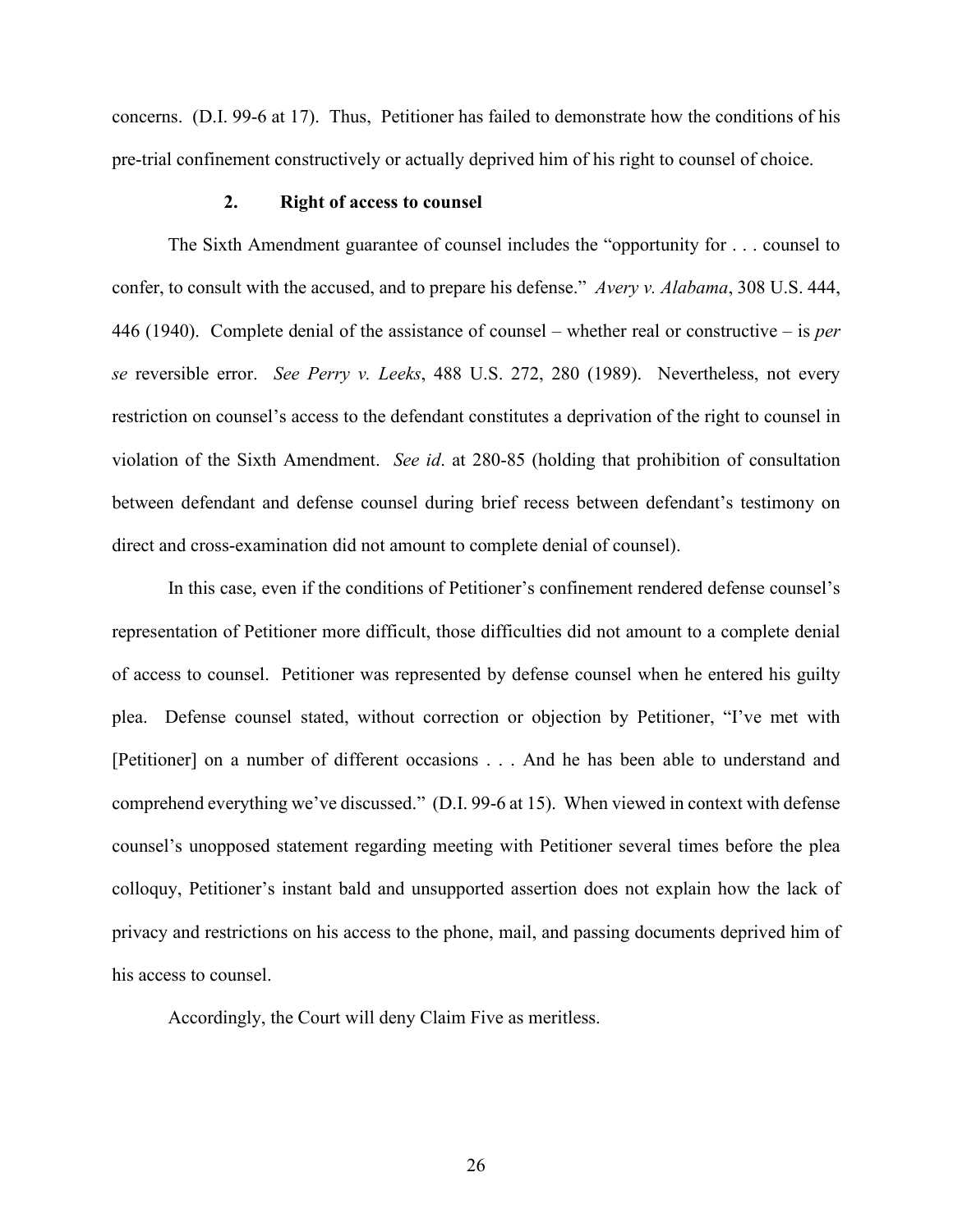#### **IV. CERTIFICATE OF APPEALABILITY**

When a district court issues a final order denying a  $\S$  2254 petition, the court must also decide whether to issue a certificate of appealability. *See* 3d Cir. L.A.R. 22.2 (2011). A certificate of appealability is appropriate when a petitioner makes a "substantial showing of the denial of a constitutional right" by demonstrating "that reasonable jurists would find the district court's assessment of the constitutional claims debatable or wrong."28 U.S.C. § 2253(c)(2); *Slack v. McDaniel*, 529 U.S. 473, 484 (2000). If a federal court denies a habeas petition on procedural grounds without reaching the underlying constitutional claims, the court is not required to issue a certificate of appealability unless the petitioner demonstrates that jurists of reason would find it debatable: (1) whether the petition states a valid claim of the denial of a constitutional right; and (2) whether the court was correct in its procedural ruling. *Id.* 

The Court has concluded that the instant Petition fails to warrant federal habeas relief and is persuaded that reasonable jurists would not find this conclusion to be debatable. Therefore, the Court will not issue a certificate of appealability.

#### **V. CONCLUSION**

For the reasons stated, the instant Petition for habeas relief pursuant to 28 U.S.C. § 2254 is denied without an evidentiary hearing or the issuance of a certificate of appealability. An appropriate Order shall issue.